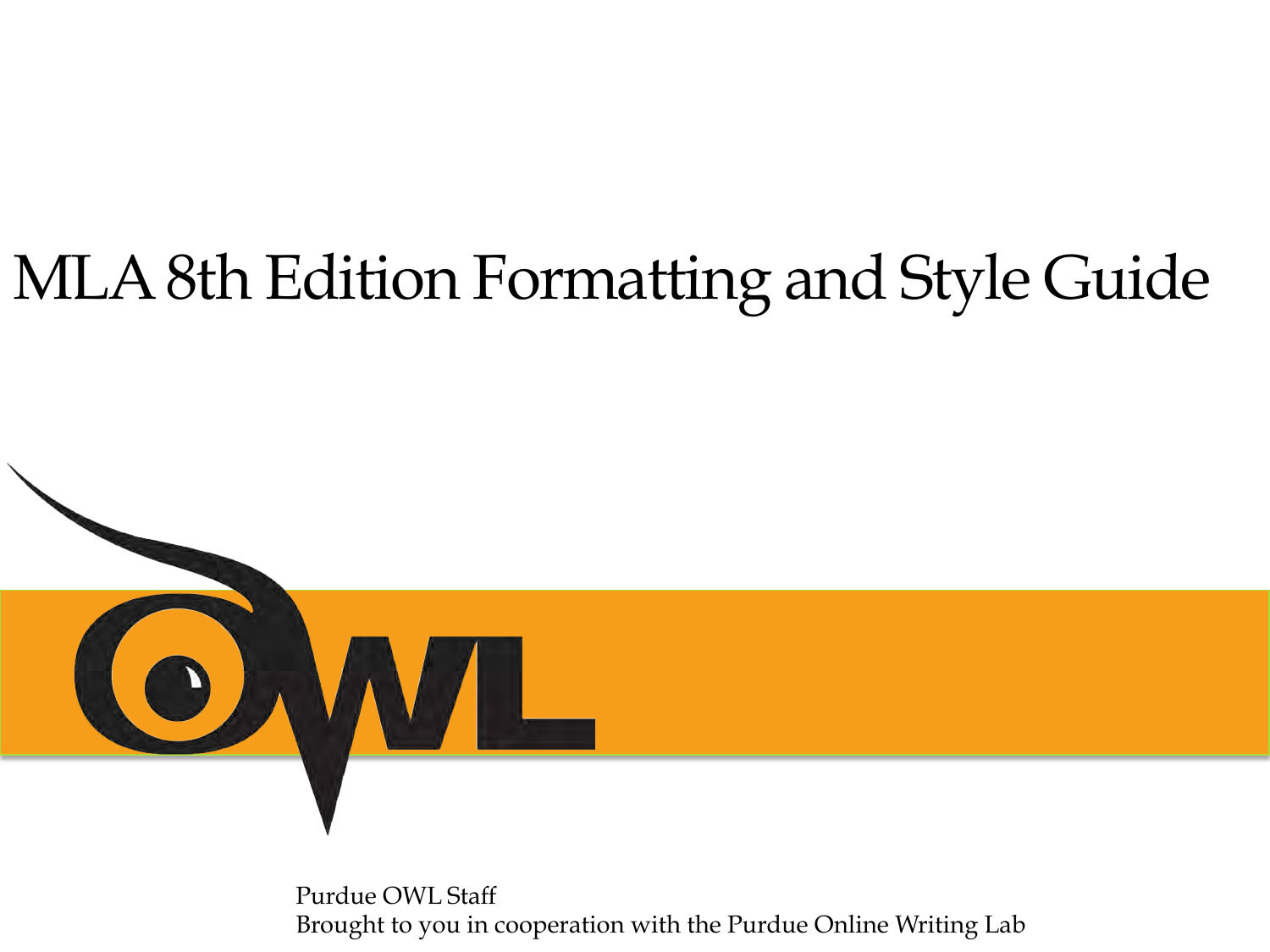

**MLA** (Modern Language Association) Style formatting is often used in various humanities disciplines.

In addition to the handbook, MLA also offers **The MLA Style Center**, a website that provides additional instruction and resources for writing and formatting academic papers. https://style.mla.org/

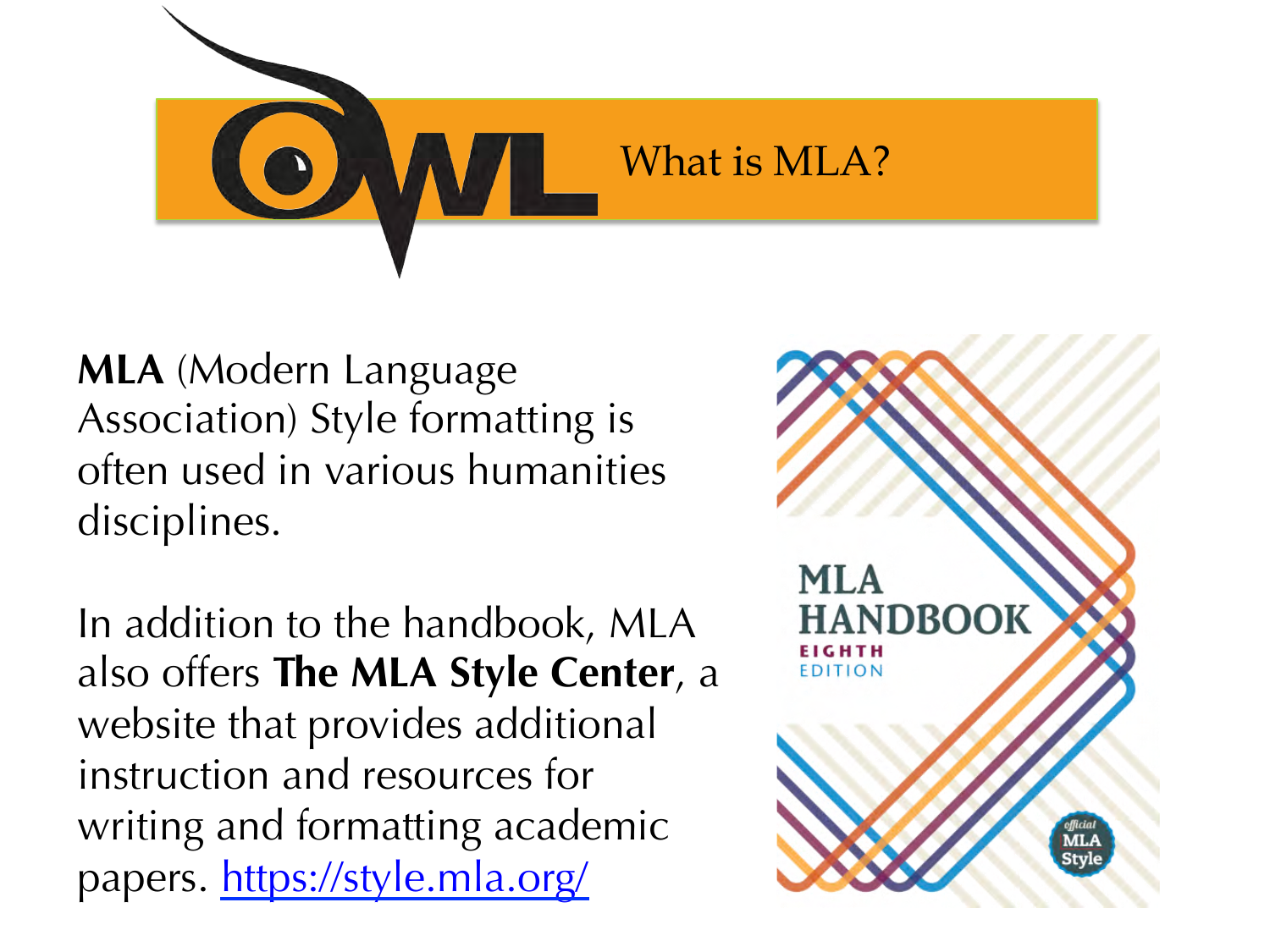

## **MLA regulates:**

- document format
- in-text citations
- works-cited list

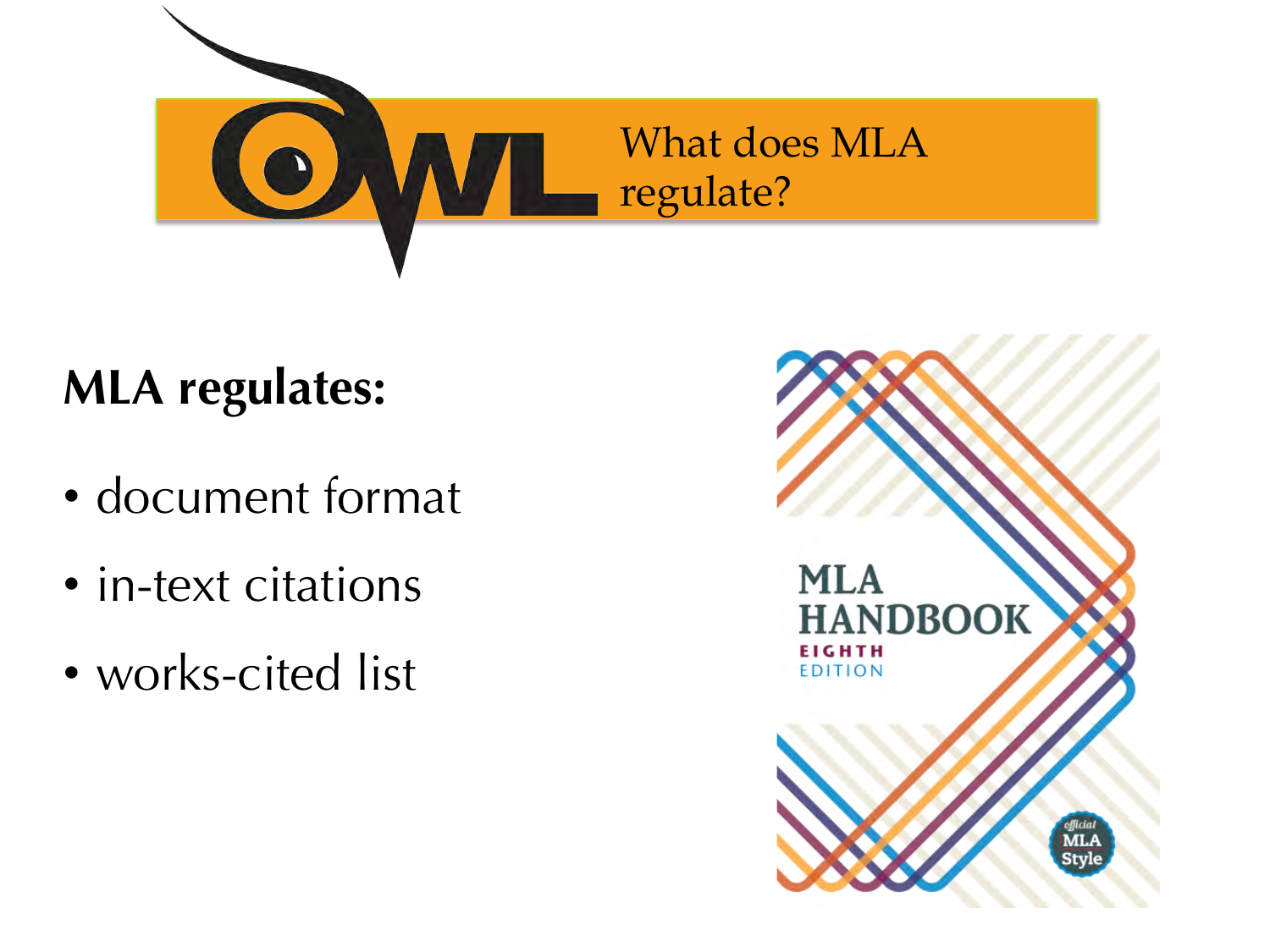

The **8th edition handbook** introduces a new way to cite sources. Instead of a long list of rules, MLA guidelines are now based on a set of principles that may be used to cite any type of source.

The three guiding principles:

- 1. Cite simple traits shared by most works.
- 2. Remember that there is more than one way to cite the same source.
- 3. Make your documentation useful to readers.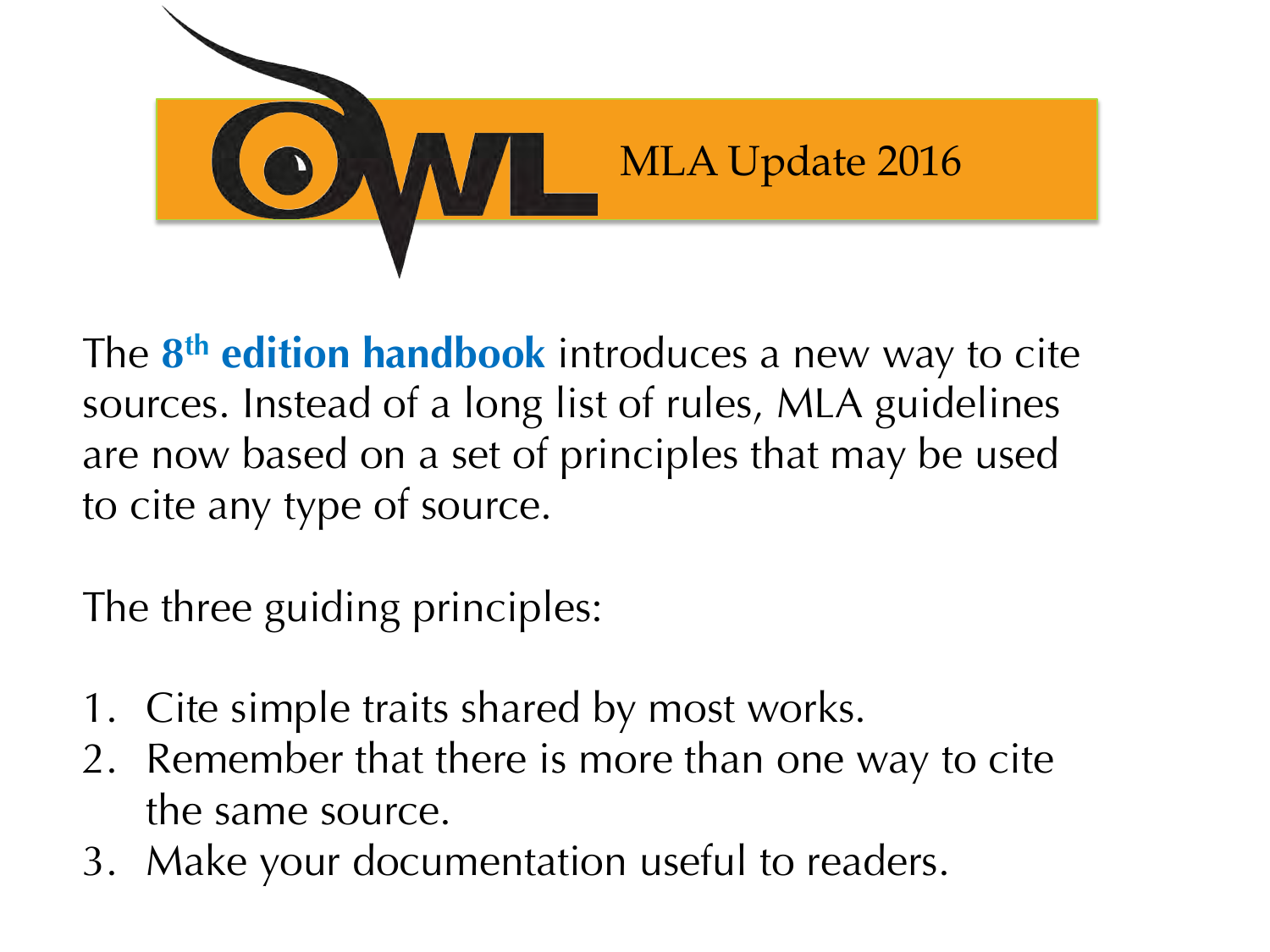

#### **This presentation will cover:**

- How to format a paper in MLA style  $(8<sup>th</sup>$  ed.)
	- General guidelines
	- First page format
	- Section headings
- In-text citations
	- Formatting quotations
- Documenting sources in MLA style  $(8<sup>th</sup>$  ed.)
	- Core elements
	- List of works cited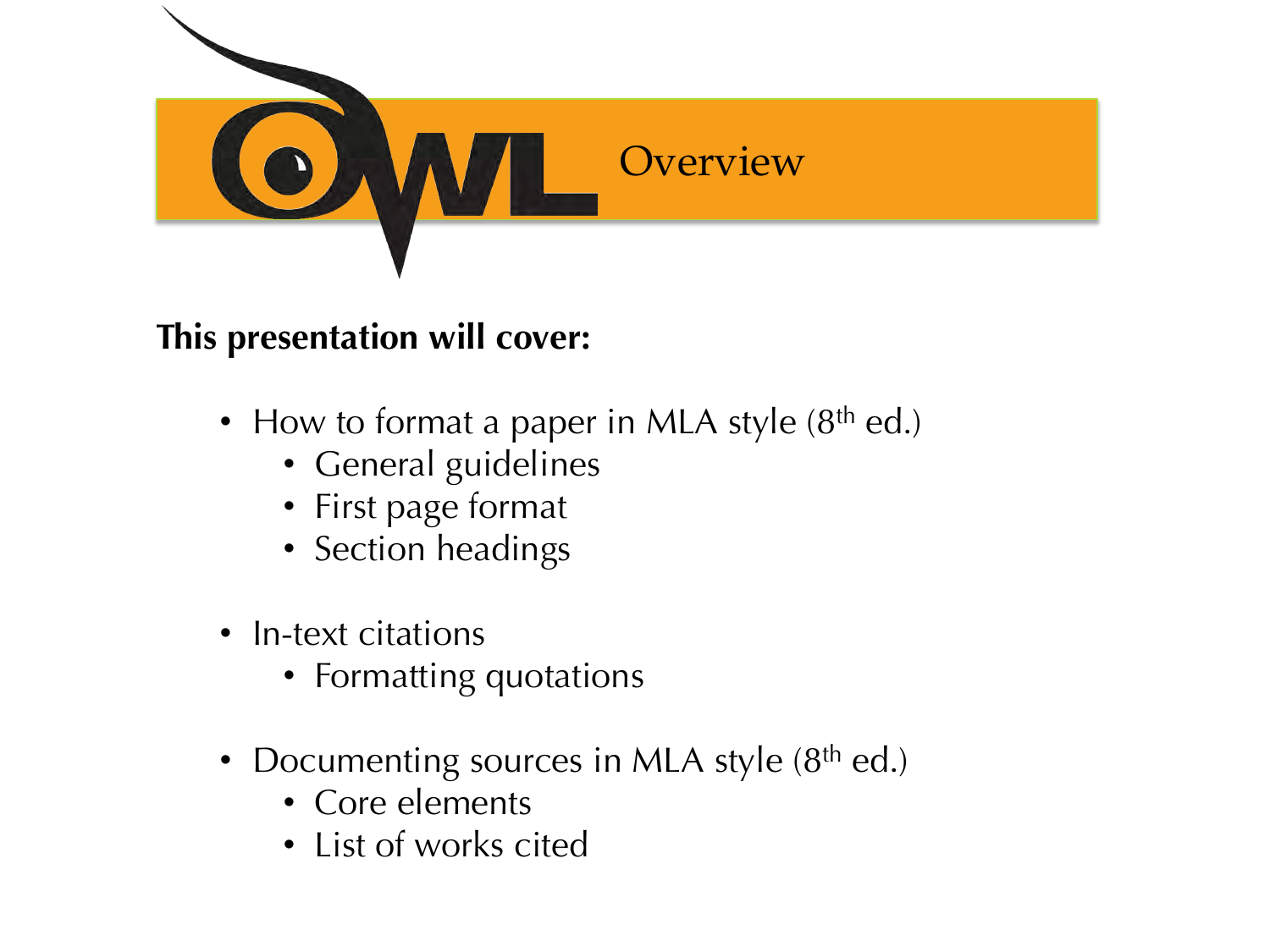

## **Basic rule for any formatting style:**

# **Always Follow your instructor's guidelines**

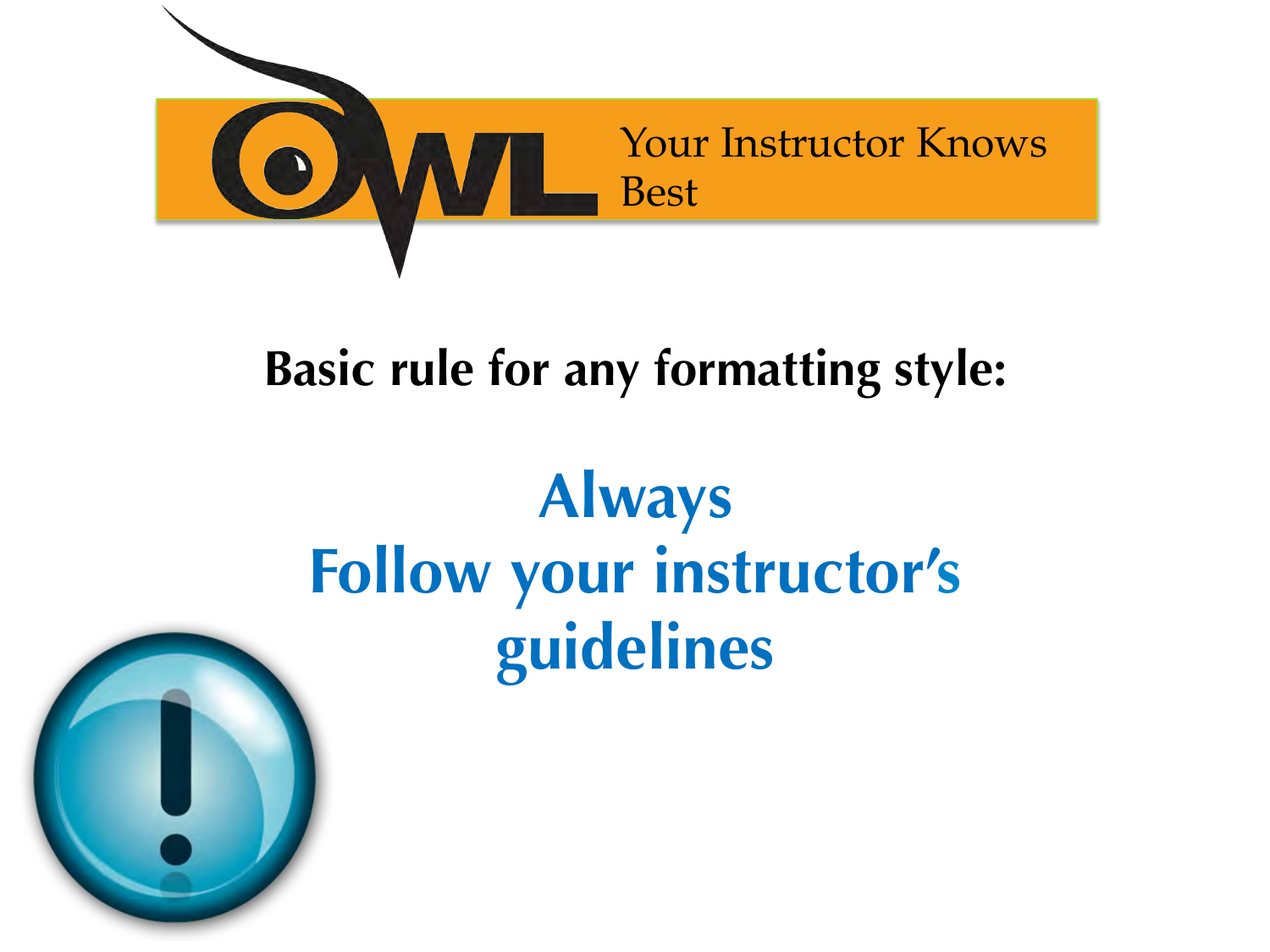

### **An MLA Style paper should:**

- Be typed on white  $8.5'' \times 11''$  paper
- Double-space everything
- Use 12 pt. Times New Roman (or similar) font
- Leave only one space after punctuation
- Set all margins to 1 inch on all sides
- Indent the first line of paragraphs one half-inch

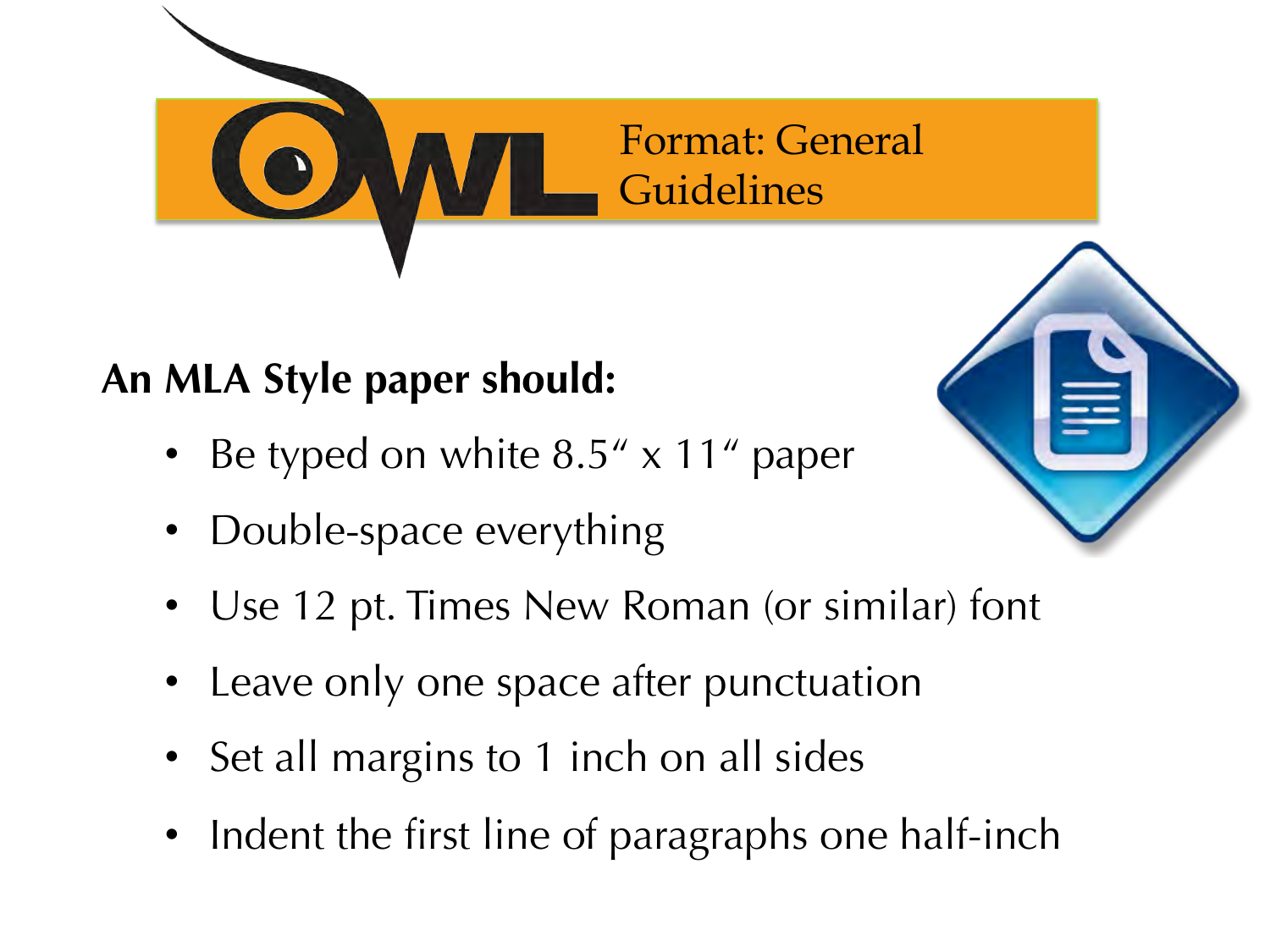

### **An MLA Style paper should:**

- Have a header with page numbers located in the upper right-hand corner
- Use italics for titles
- Place endnotes on a separate page before the list of works cited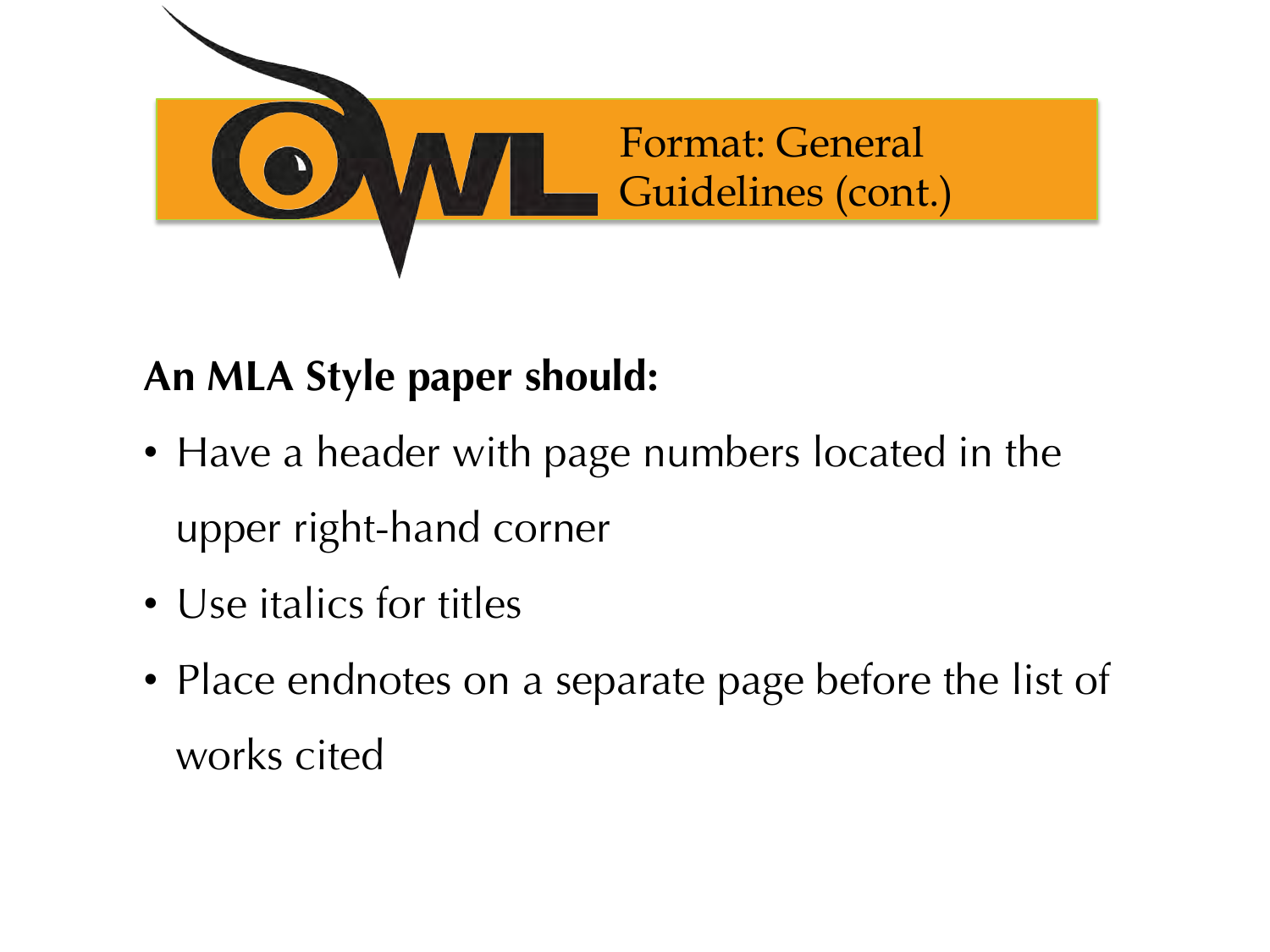

#### **The first page of an MLA Style paper will:**

- Have **no title page**
- **Double space** everything
- **List your name, your instructor's name, the course, and date** in the **upper left-hand corner**
- **Center the paper title** (use standard caps but no underlining, italics, quote marks, or bold typeface)
- **Create a header** in the upper right corner at half inch from the top and one inch from the right of the page (list **your last name and page number** here)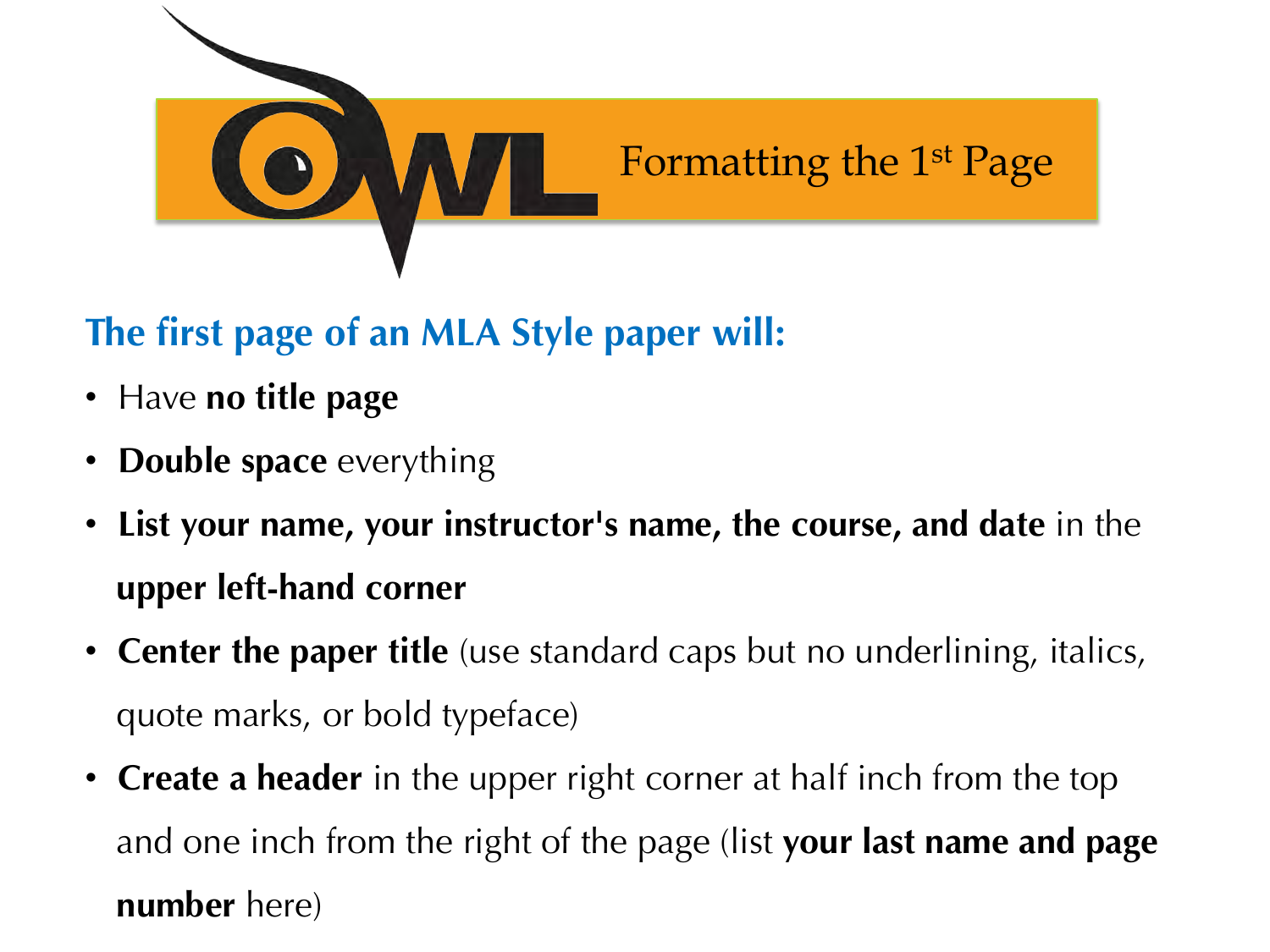

| 1 1 1 1 1 1 1 1                                                                                      |
|------------------------------------------------------------------------------------------------------|
|                                                                                                      |
| Lucas   1                                                                                            |
|                                                                                                      |
| <b>Charlotte Lucas</b>                                                                               |
| Dr. J. Austen                                                                                        |
| <b>ENGL 106</b>                                                                                      |
| 12 October 2008                                                                                      |
| Building a Dream: Reasons to Expand Ross-Ade Stadium                                                 |
| During the 2000 football season, the Purdue Boilermakers won the Big Ten Conference                  |
| Title, earned their first trip to the Rose Bowl in thirty-four years, and played every game in front |
| of a sold-out crowd. Looking ahead                                                                   |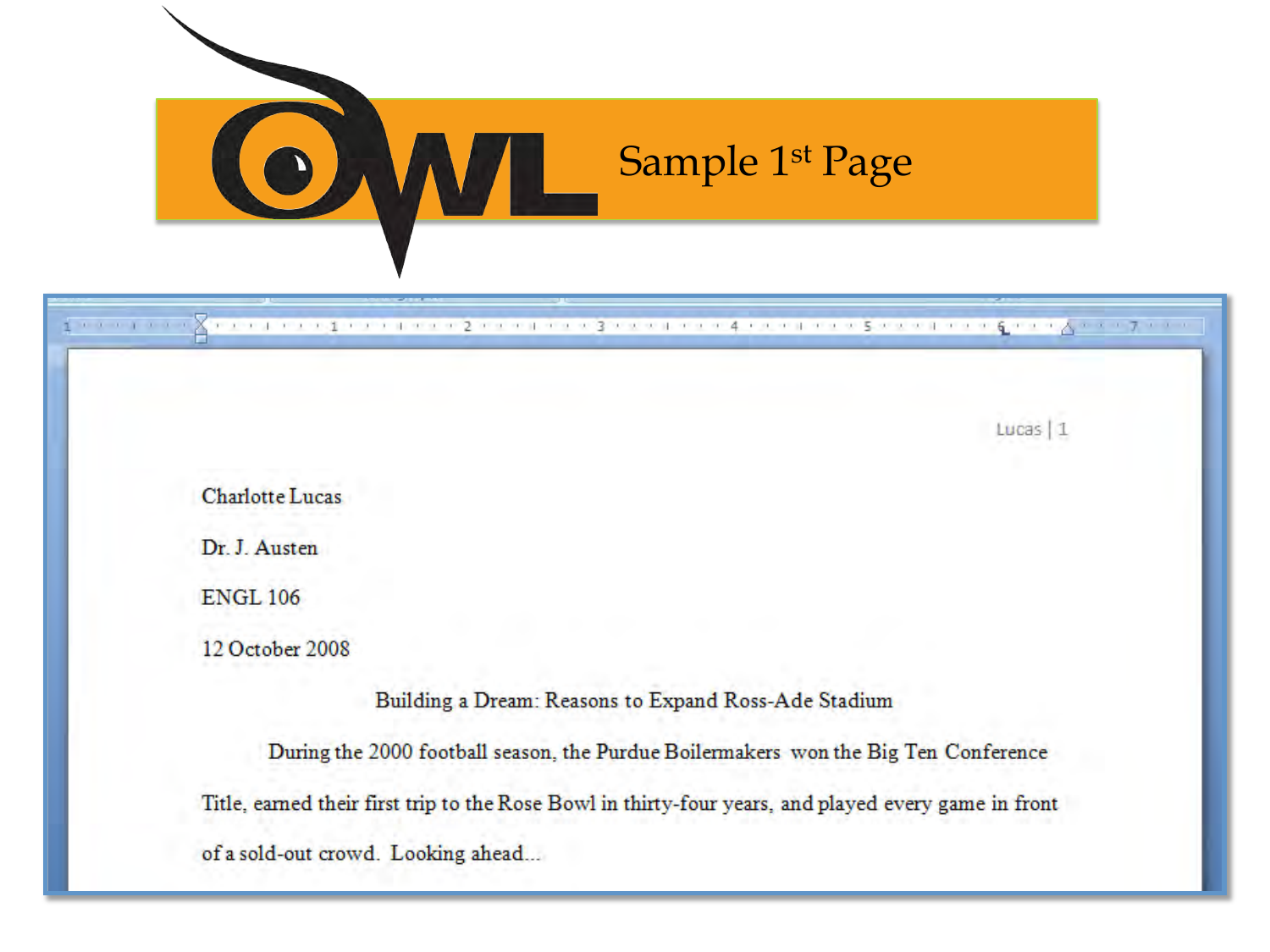

### **Section Headings are generally optional:**

- Headings in an essay should usually be numbered
- Headings should be consistent in grammar and formatting but, otherwise, are up to you

lobortis felis, quis vestibulum purus libero ac nunc. Suspendisse vitae metus nisi. Nulla facilisi.

**Sample Section Heading** 

Nam sed commodo nulla, et malesuada orci. Duis blandit auctor risus, vitae fermentum

orci viverra et. Phasellus bibendum risus id augue mattis venenatis. Vestibulum porttitor, lacus at

#### **OR**

lobortis felis, quis vestibulum purus libero ac nunc. Suspendisse vitae metus nisi. Nulla facilisi.



Nam sed commodo nulla, et malesuada orci. Duis blandit auctor risus, vitae fermentum

orci viverra et. Phasellus bibendum risus id augue mattis venenatis. Vestibulum porttitor, lacus at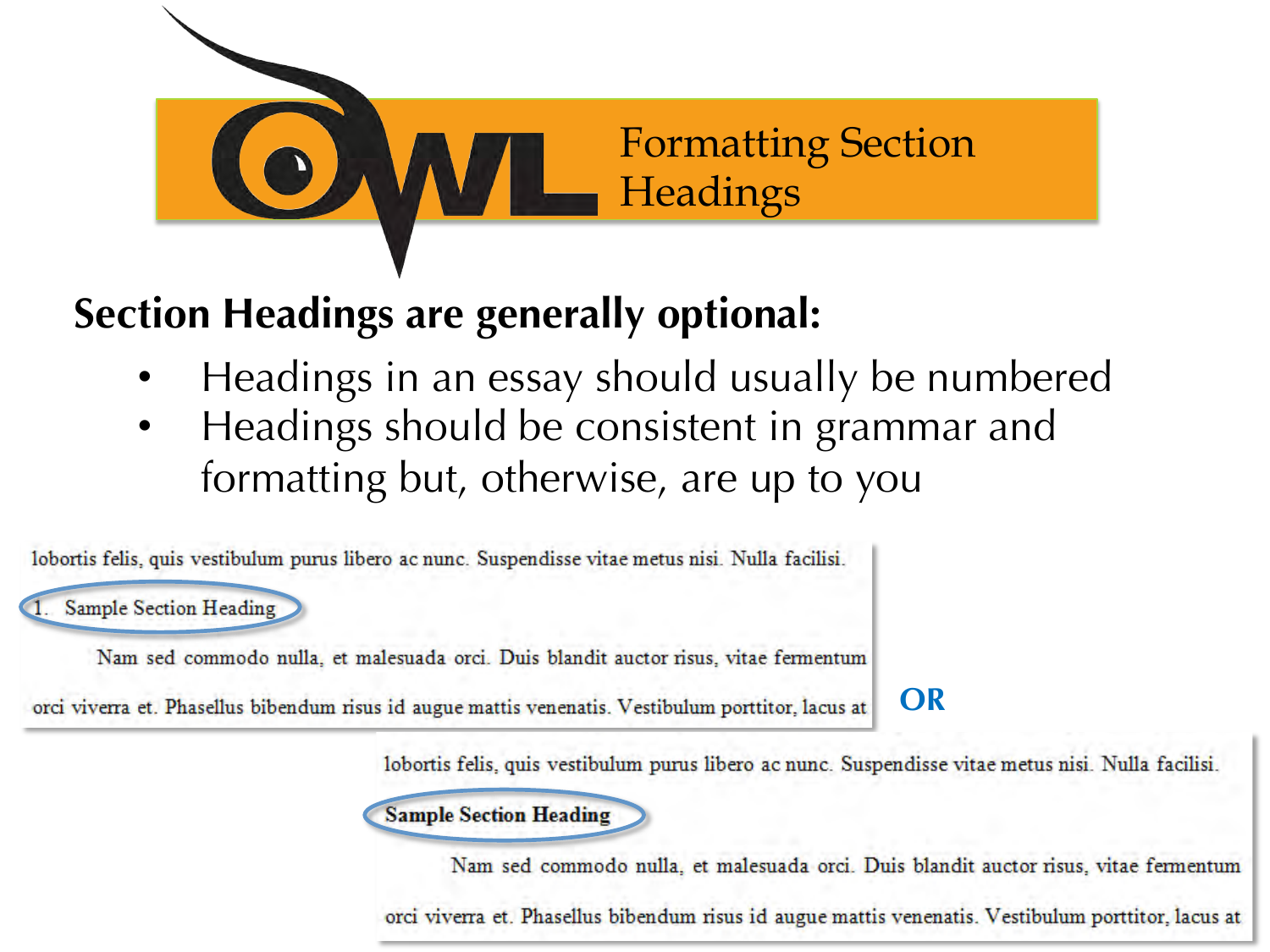

#### **Numbered (all flush left with no underlining, bold, or italics):**  Example:

- 1. Soil Conservation
- 1.1 Erosion
- 1.2 Terracing
- 2. Water Conservation
- 3. Energy Conservation

**Unnumbered (by level):** 

Example:

**Level 1: bold, flush left** 

*Level 2: italics, flush left*

**Level 3: centered, bold**

*Level 4: centered, italics* 

Level 5: underlined, flush left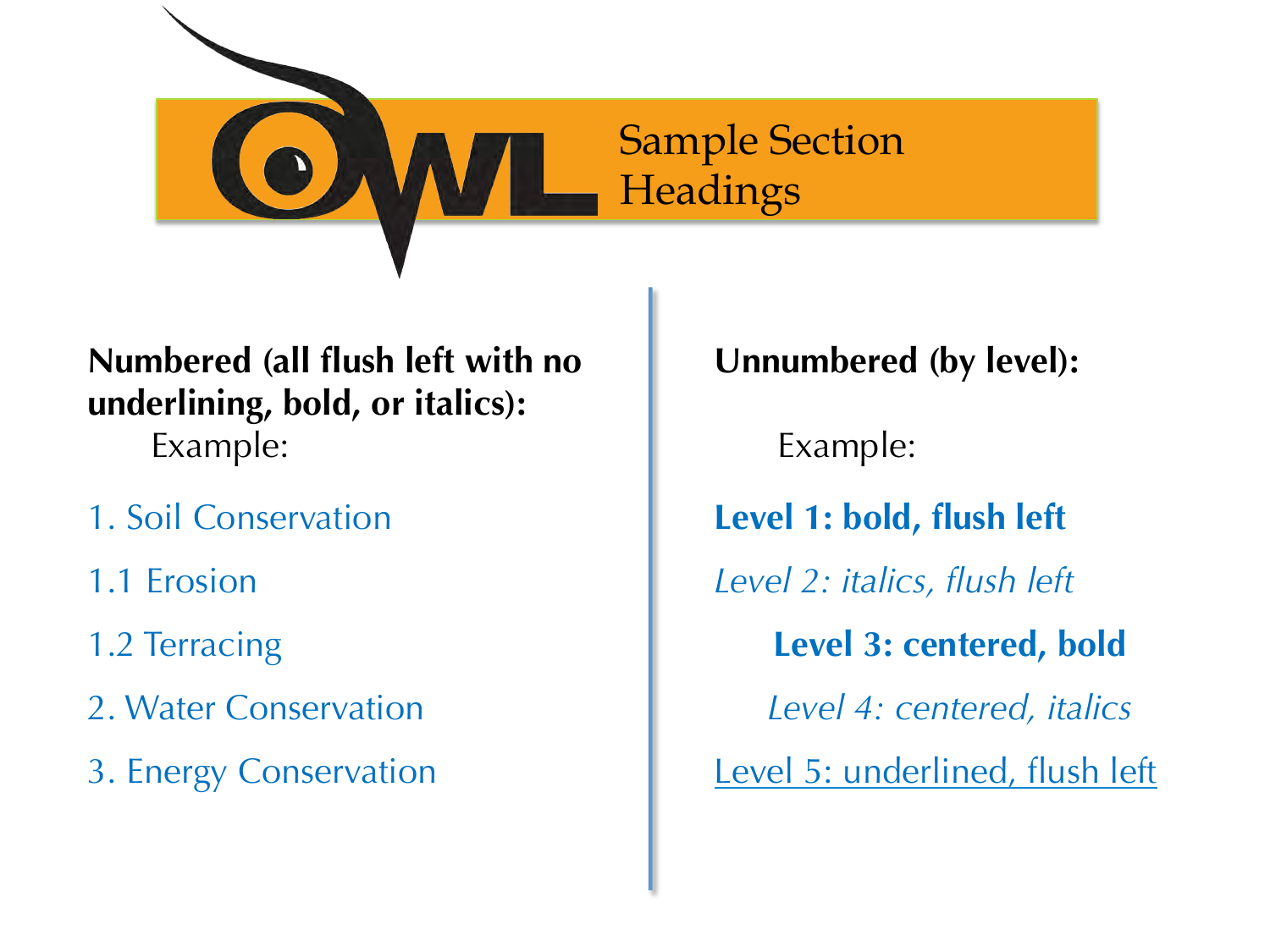

An **in-text citation** is a brief reference in your text that indicates the source you consulted.

- It should direct readers to the entry in your works-cited list for that source.
- It should be unobtrusive: provide the citation information without interrupting your own text.
- In general, the in-text citation will be the author's last name (or abbreviated title) with a page number, enclosed in parentheses.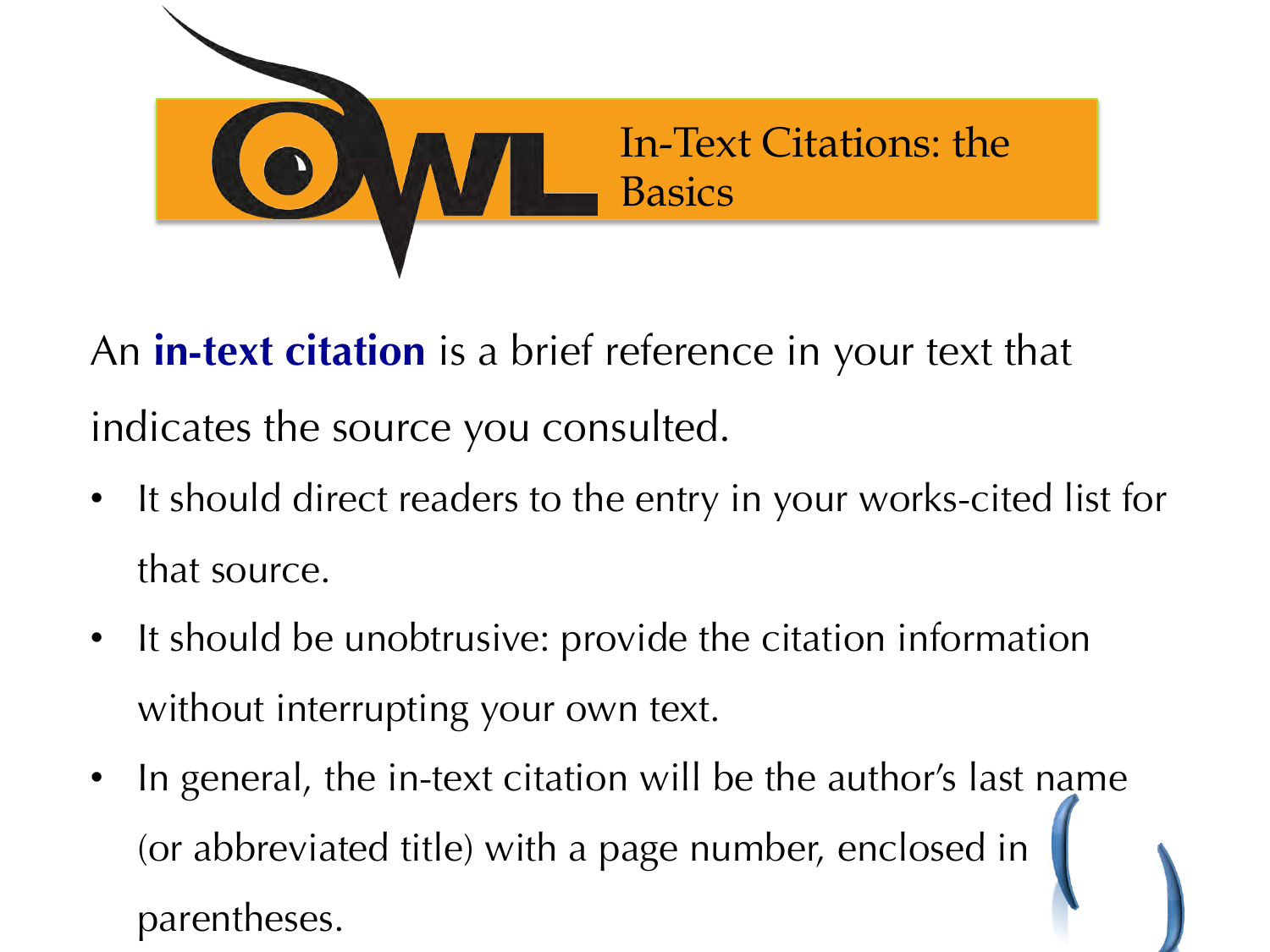

#### **In-text Example:**

Wordsworth stated that Romantic poetry was marked by a "spontaneous overflow of powerful feelings" (263). Romantic poetry is characterized by the "spontaneous overflow of powerful feelings" (Wordsworth 263). Wordsworth extensively explored the role of emotion in the creative process (263).

#### **Corresponding Works Cited Entry:**

Wordsworth, William. *Lyrical Ballads*. Oxford UP, 1967.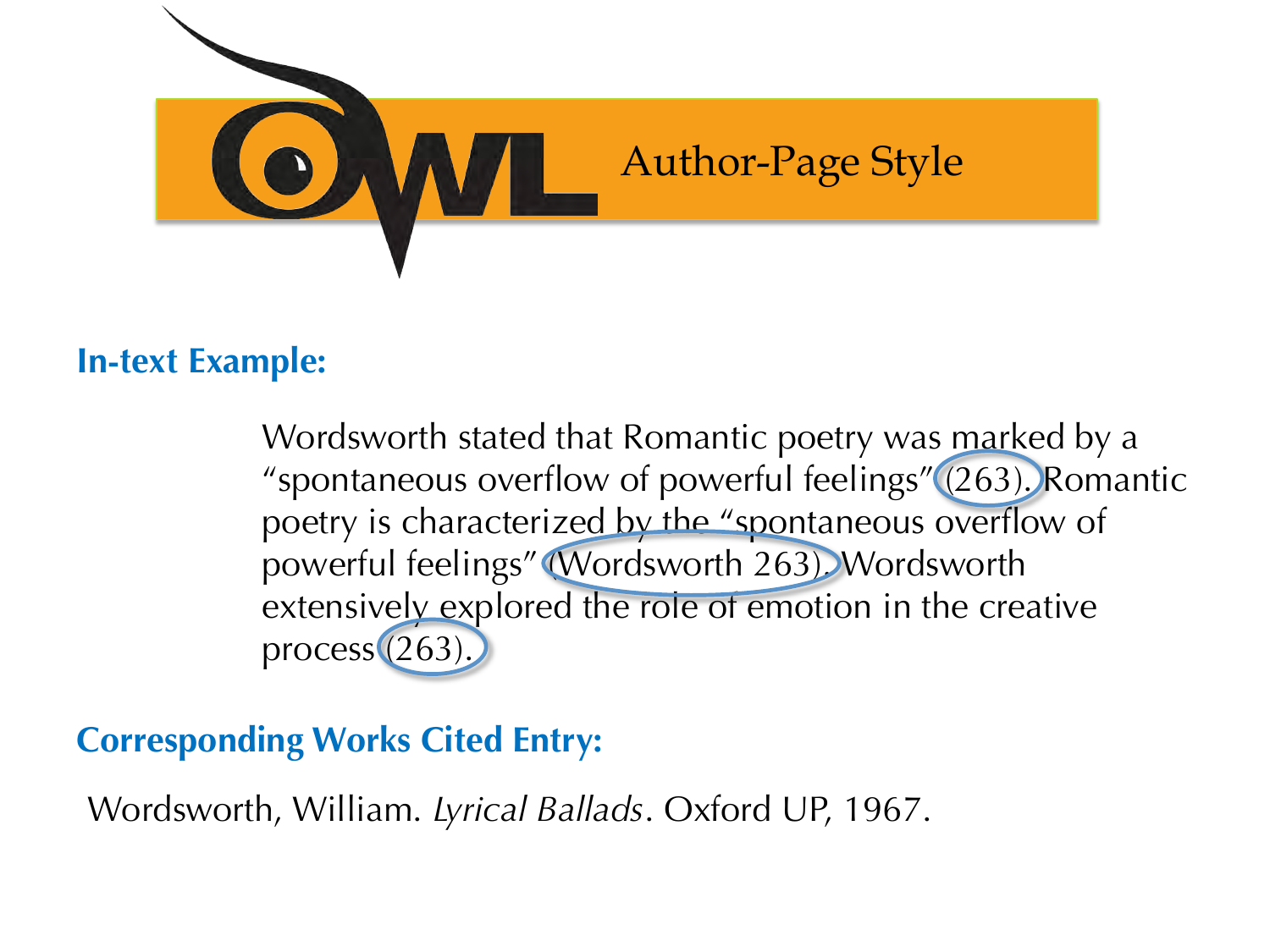

## **For the following print source**



Burke, Kenneth. *Language as Symbolic Action: Essays on Life, Literature, and Method*. U of California P, 1966.

If the essay provides a signal word or phrase—usually the author's last name—the citation does not need to also include that information.

#### **Examples:**

Humans have been described by Kenneth Burke as "symbol-using

animals' (3

Humans have been described as "symbol-using animals" (Burke 3).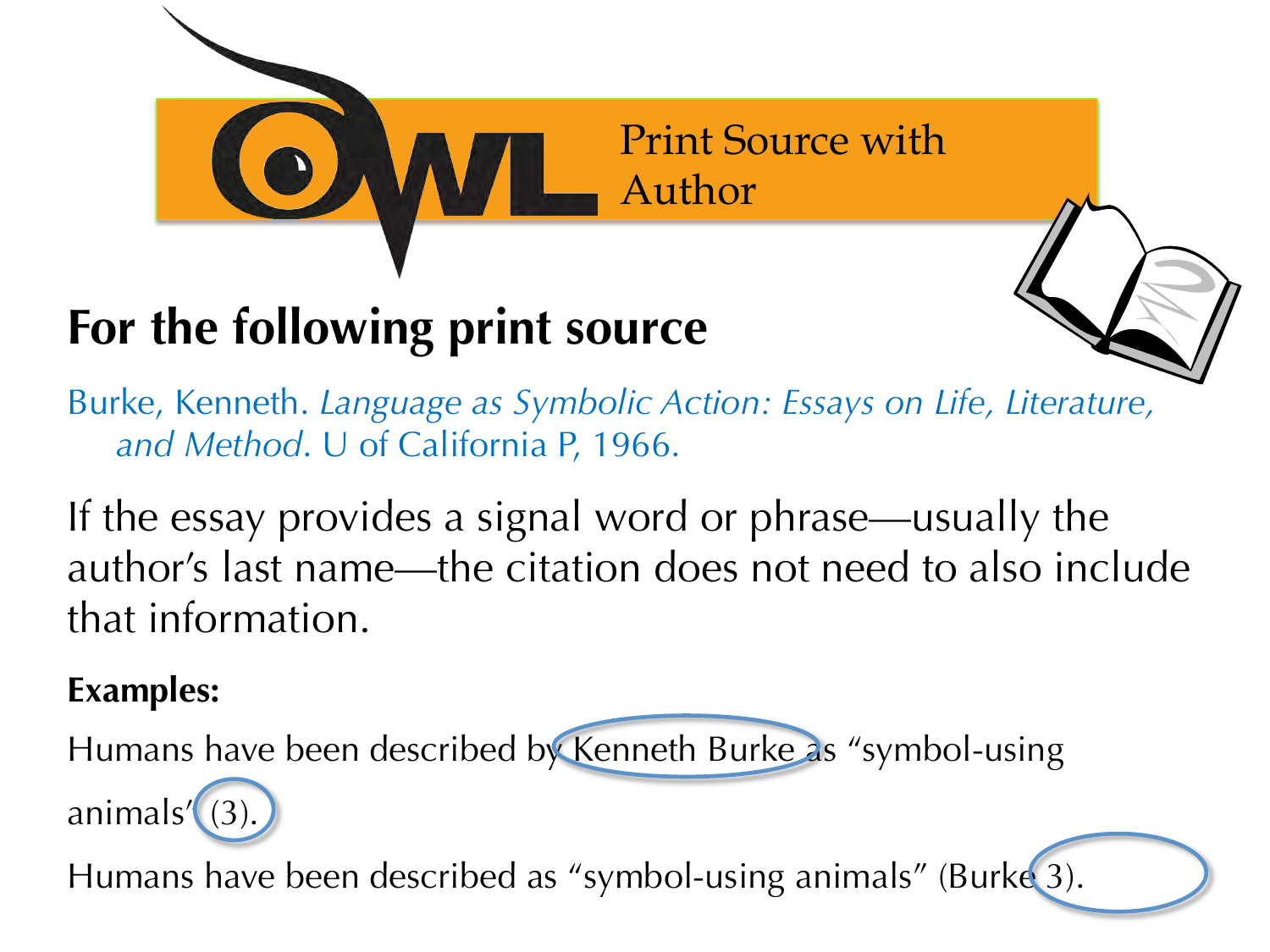

### **How to cite a work with no known author**:

We see so many global warming hotspots in North America likely because this region has "more readily accessible climatic data and more comprehensive programs to monitor and study environmental change…" ("Impact of Global Warming" 6).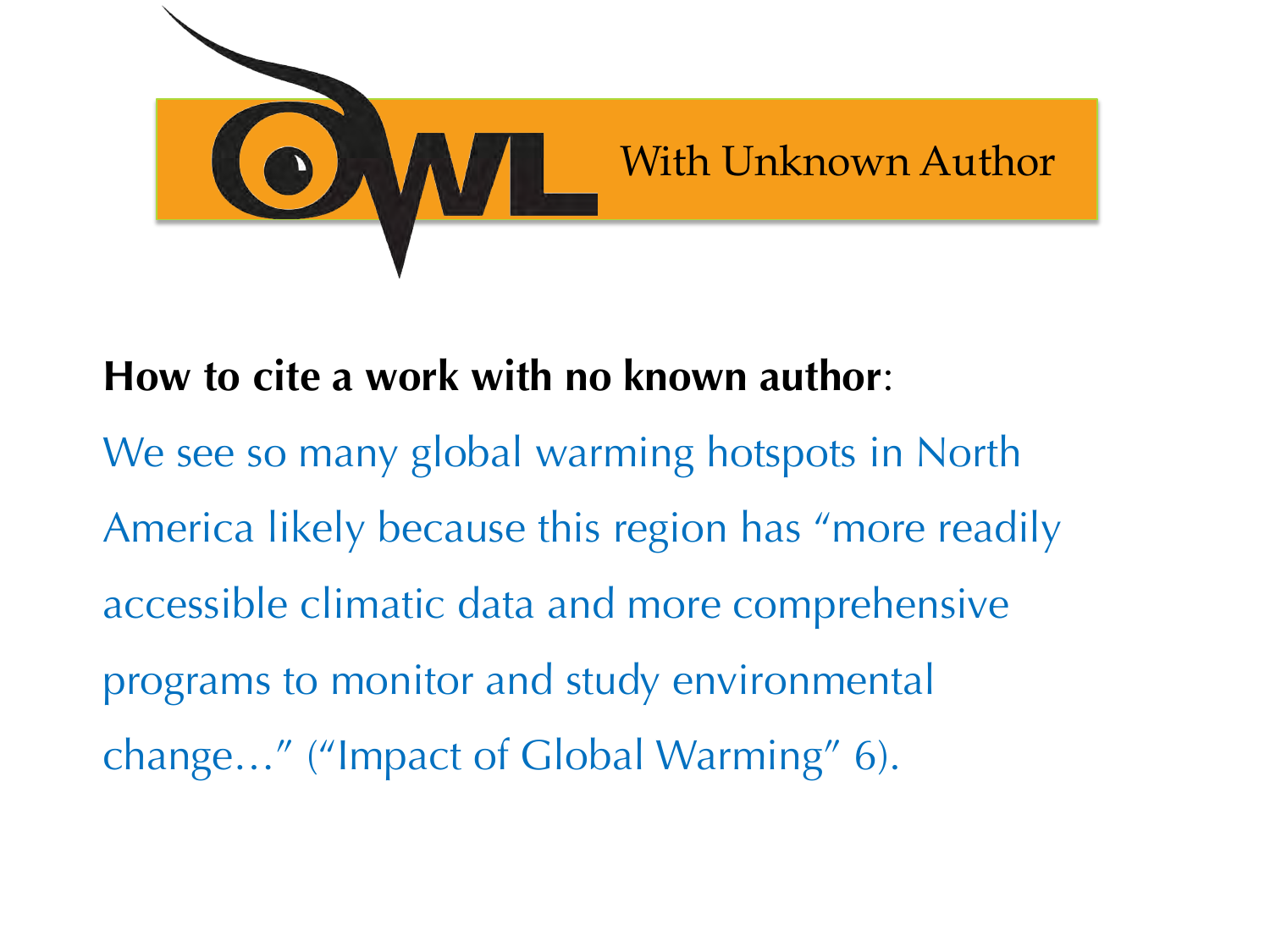

### **Corresponding Entry in the List of Works Cited:**

"The Impact of Global Warming in North America." *Global* 

*Warming: Early Signs*. 1999. Accessed 23 Mar. 2009.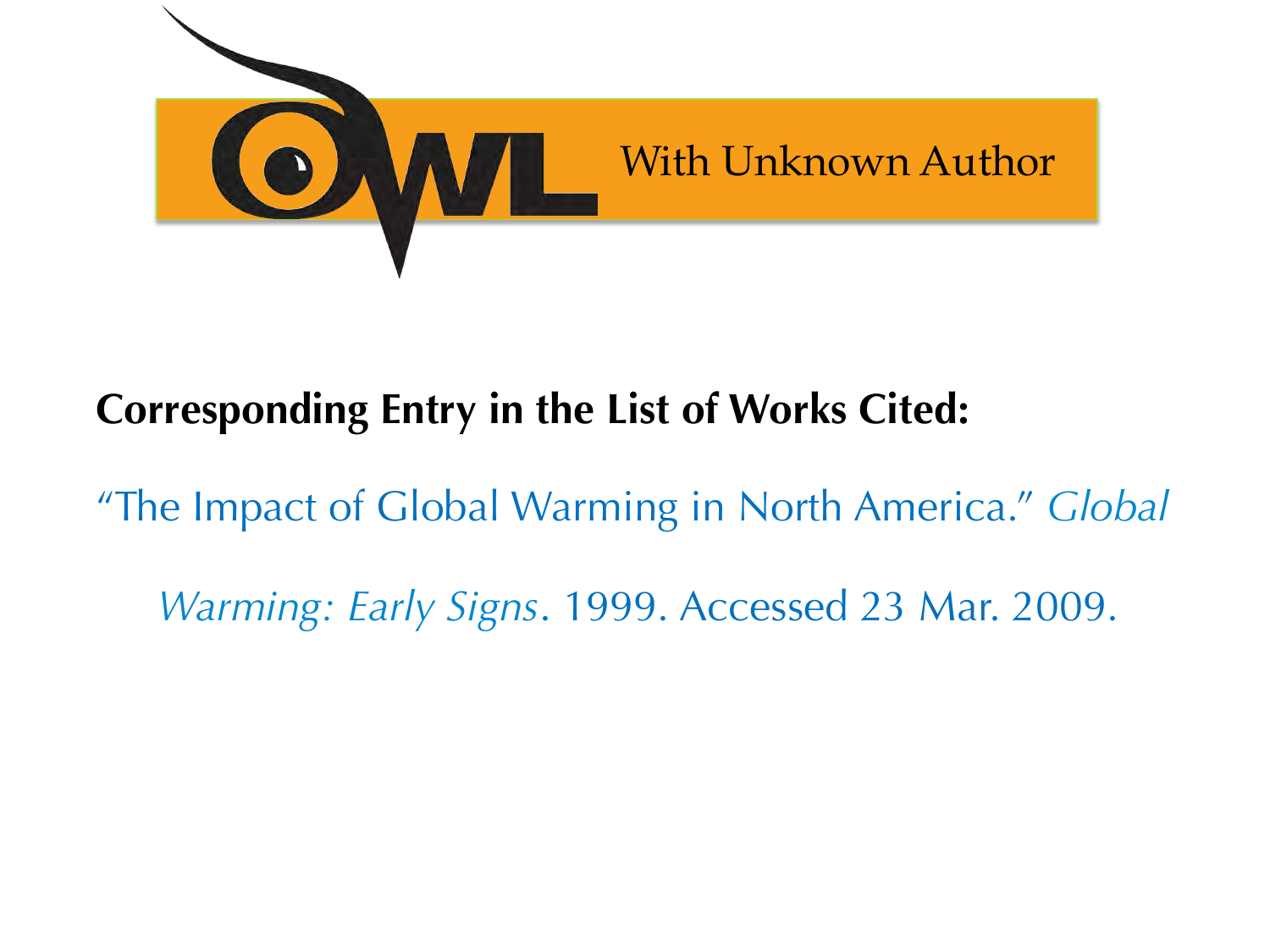

### **Works with Multiple Editions**

*In-text example:* 



Marx and Engels described human history as marked by class struggles (79; ch. 1).

#### **Authors with Same Last Names**

*In-text example:* 

Although some medical ethicists claim that cloning will lead to designer children (R. Miller 12), others note that the advantages for medical research outweigh this consideration (A. Miller 46).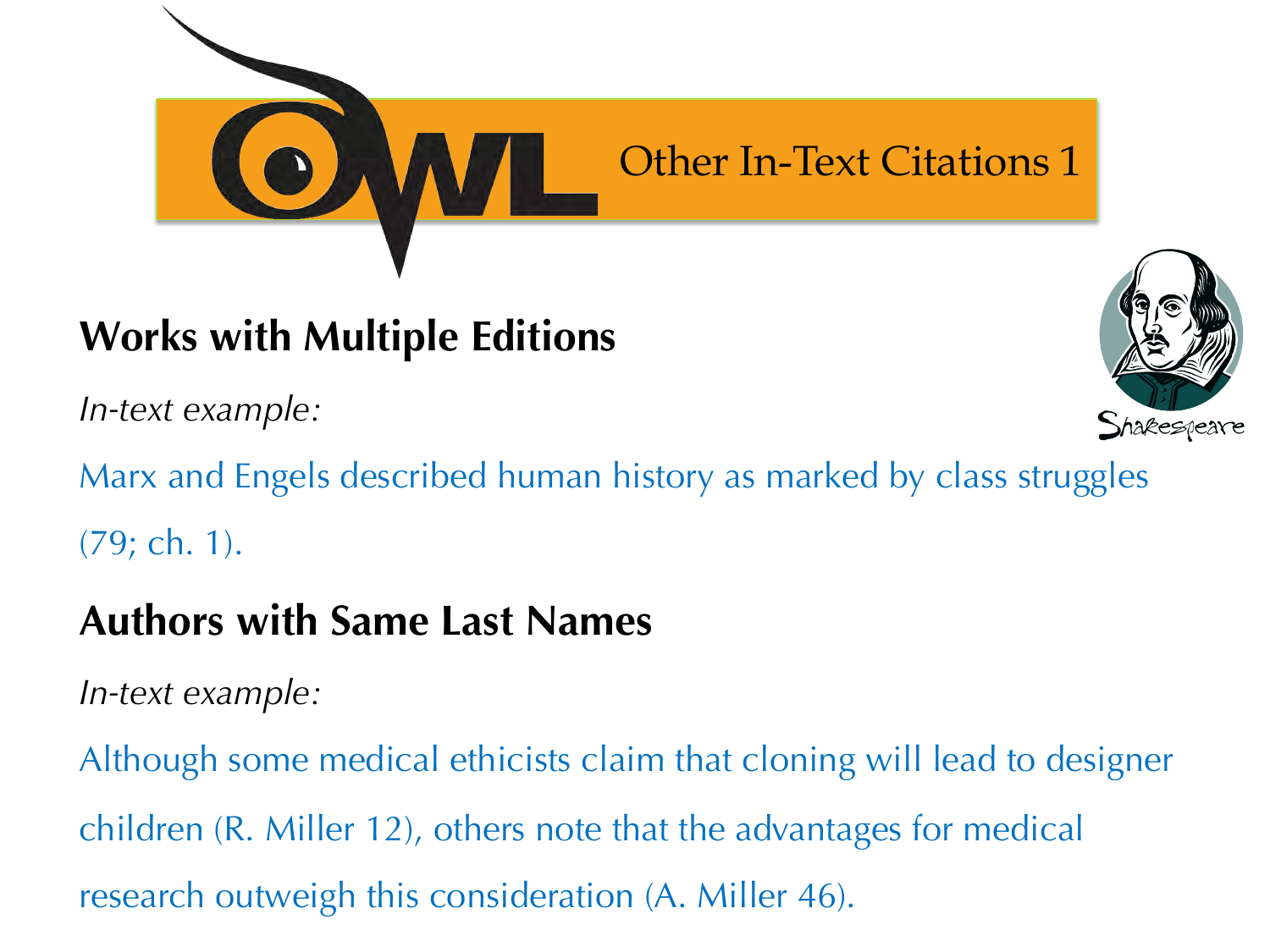

### **Work by Multiple Authors**

*In-text Examples:* 

Smith et al. argues that tougher gun control is not needed in the United States (76).

The authors state: "Tighter gun control in the United States erodes Second Amendment rights" (Smith et al. 76).

A 2016 study suggests that stricter gun control in the United States will significantly prevent accidental shootings (Strong and Ellis 23).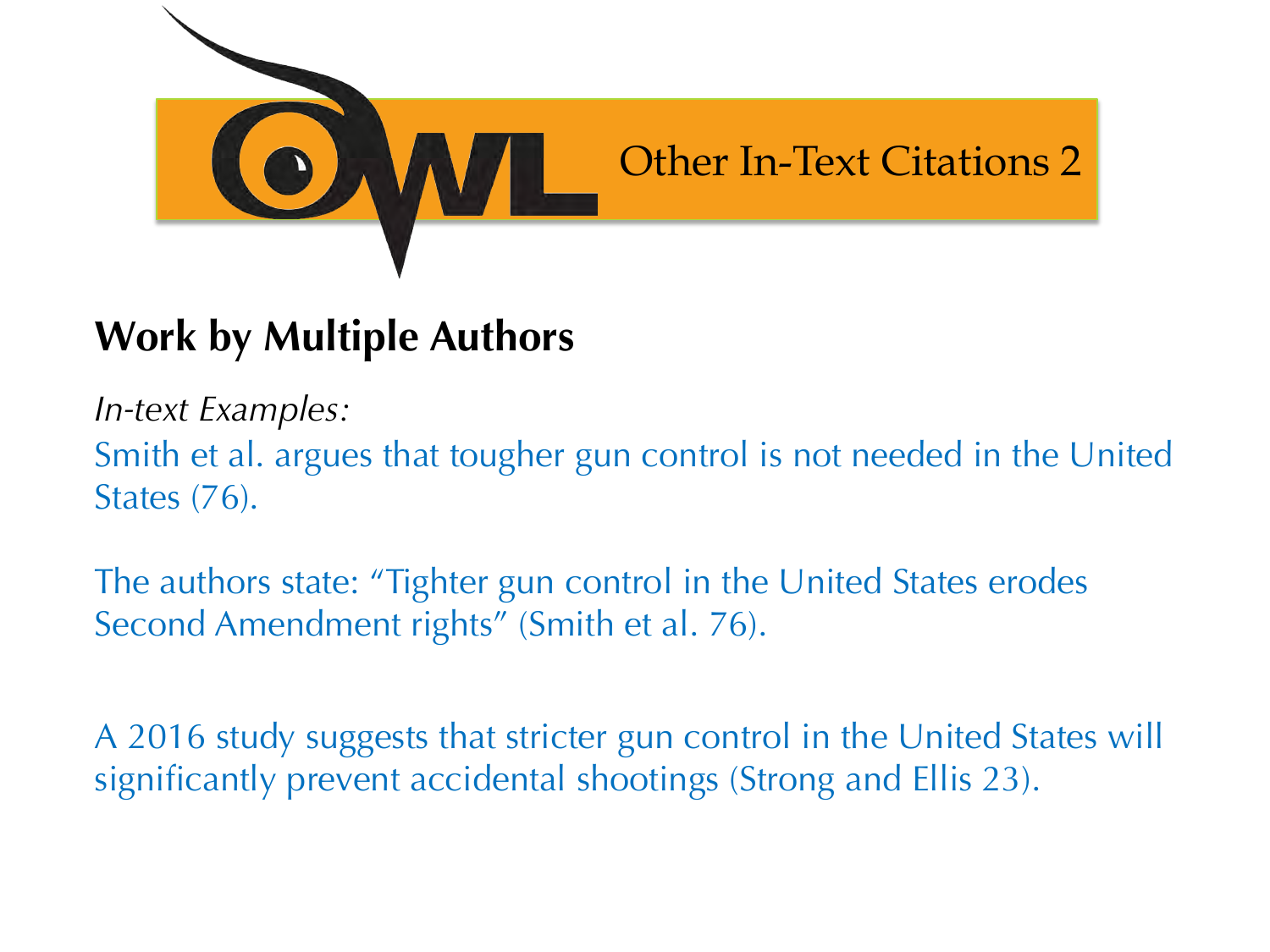

#### **Multiple Works by the Same Author**

*In-text examples:* 

Lightenor has argued that computers are not useful tools for small children ("Too Soon" 38), though he has acknowledged elsewhere that early exposure to computer games does lead to better small motor skill development in a child's second and third year ("Hand-Eye Development" 17).

Visual studies, because it is such a new discipline, may be "too easy" (Elkins, "Visual Studies" 63).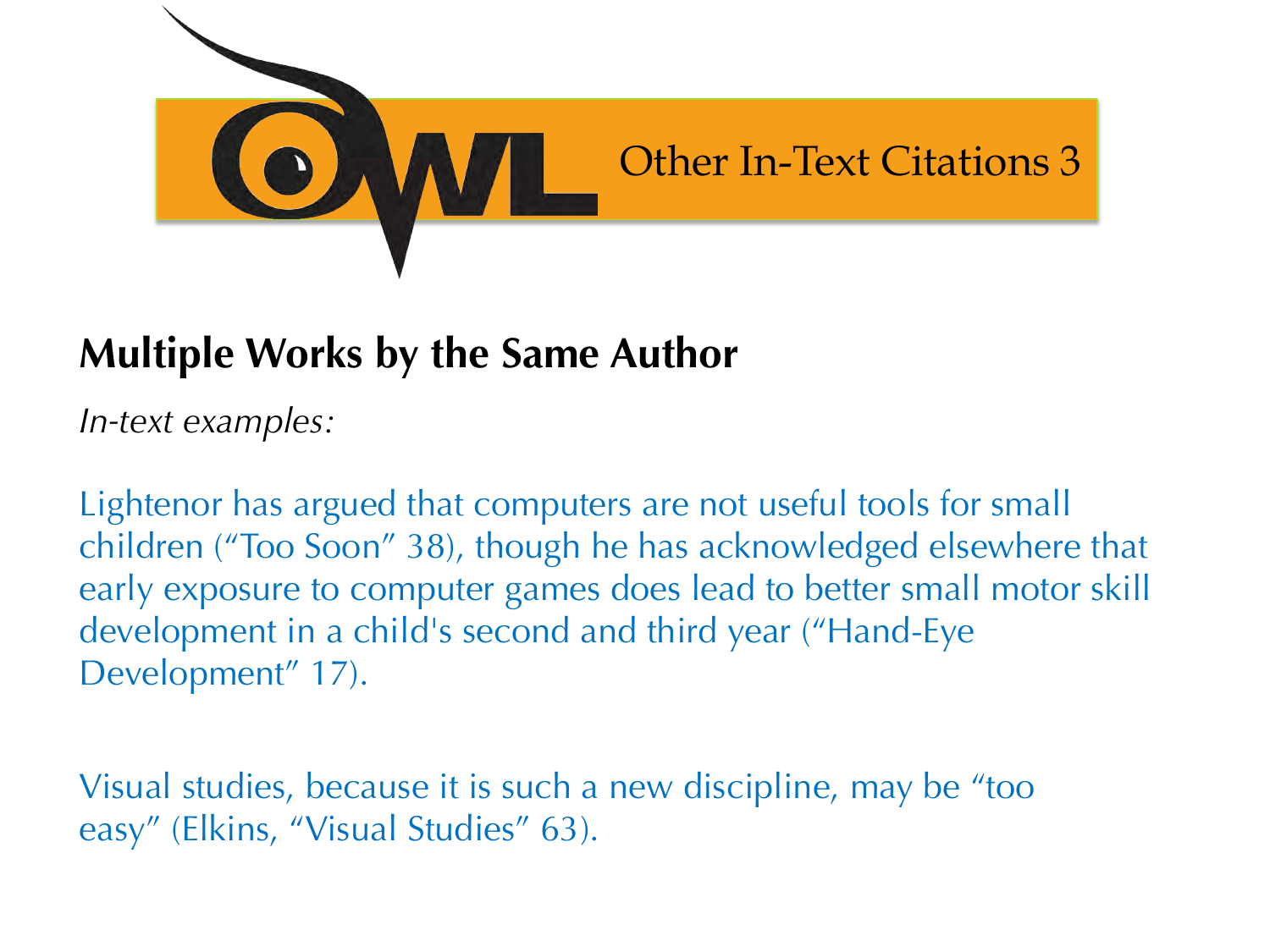

#### **Citing Multivolume Works**

*In-text example:* 



### **Citing the Bible**

*In-text example:* 

Ezekiel saw "what seemed to be four living creatures," each with the faces of a man, a lion, an ox, and an eagle (*New Jerusalem Bible*, Ezek. 1:5-10).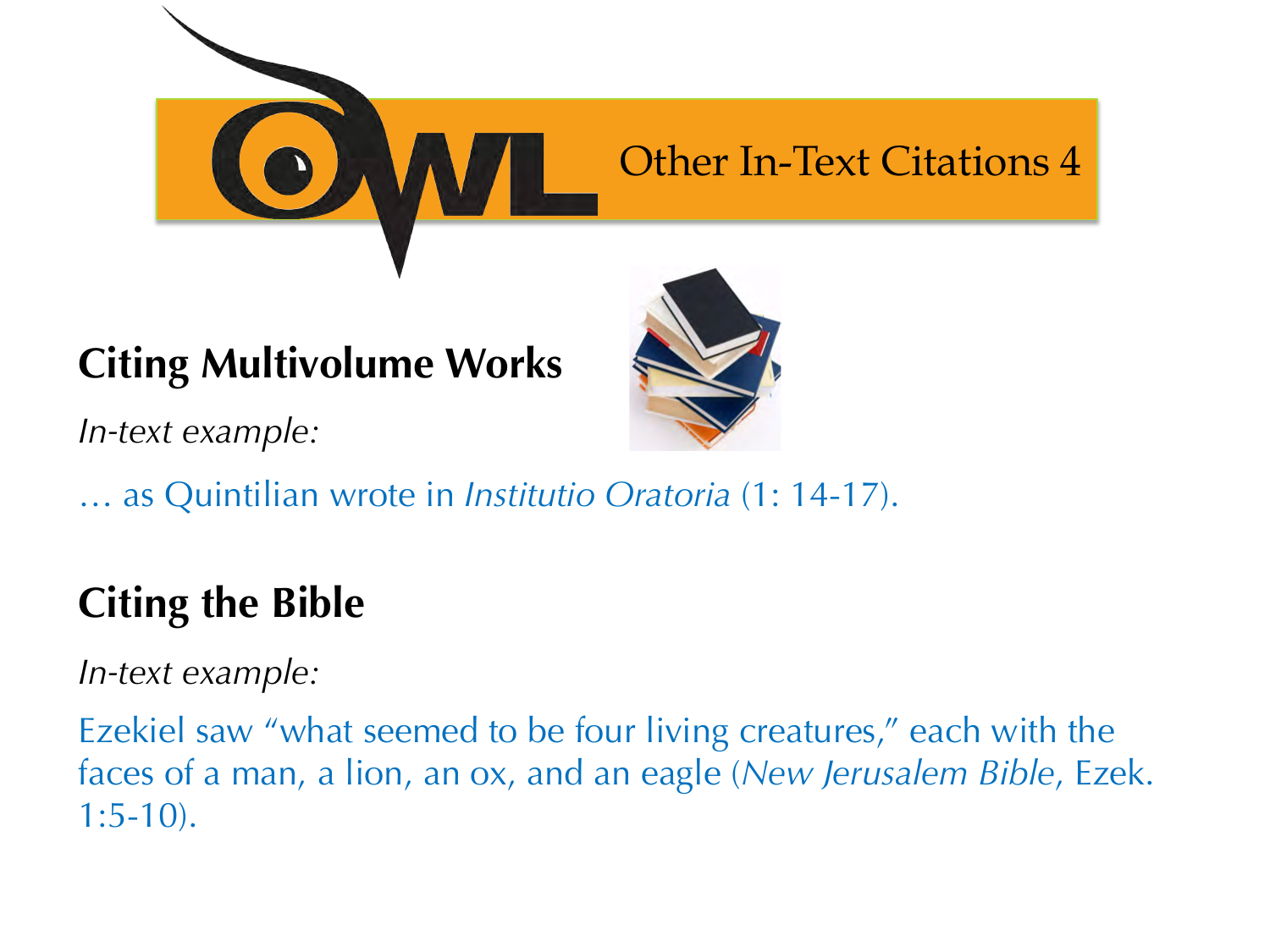

### **Citing Indirect Sources**

*In-text example:* 

Ravitch argues that high schools are pressured to act as "social service centers, and they don't do that well" (qtd. in Weisman 259).

### **Multiple Citations**

*In-text example:* 

*Romeo and Juliet* presents an opposition between two worlds: "the world of the everyday… and the world of romance." Although the two lovers are part of the world of romance, their language of love nevertheless becomes "fully responsive to the tang of actuality" (Zender 138, 141).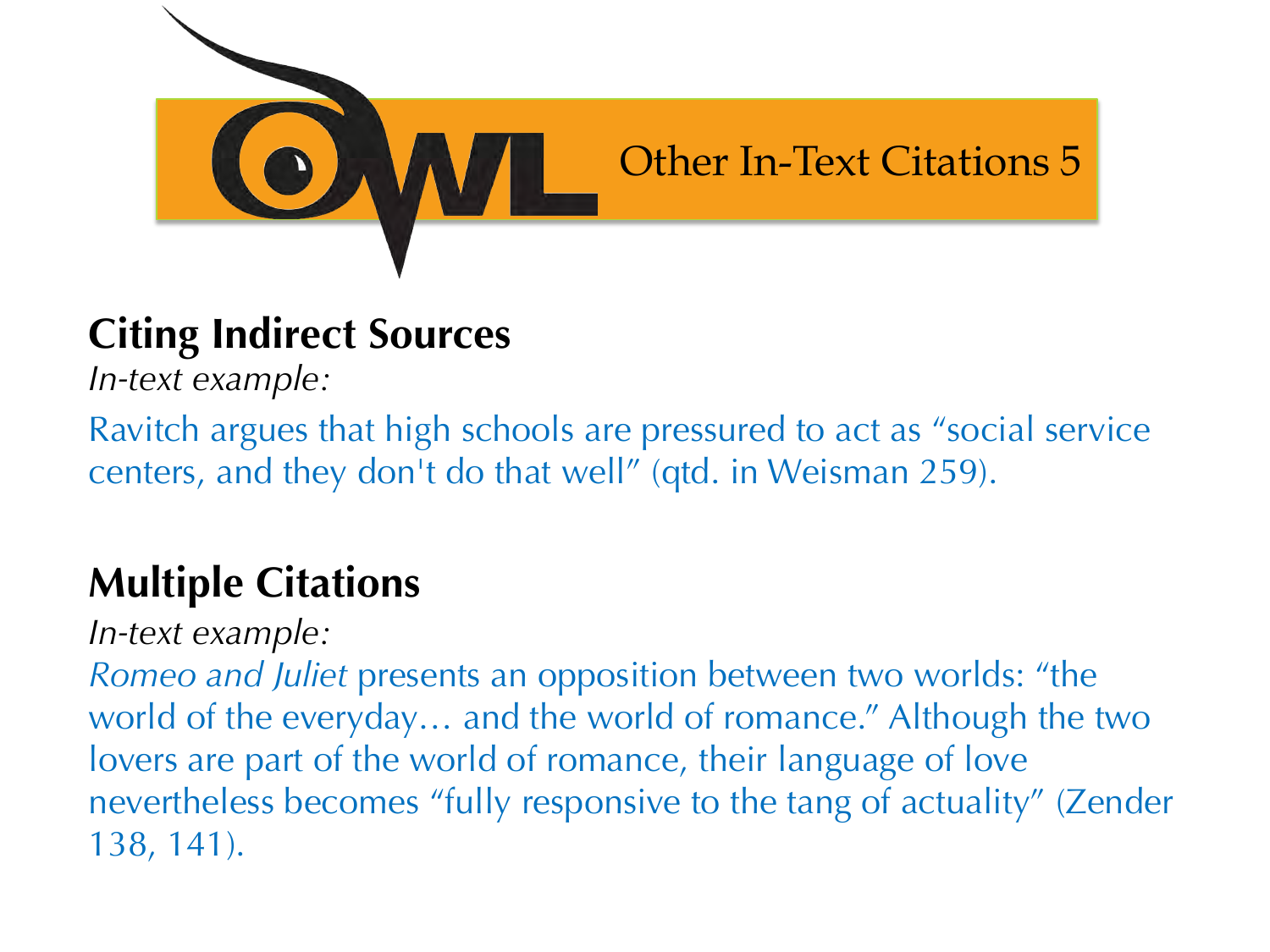

#### **Works in time-based media**

*In-text example:* 

Buffy's promise that "there's not going to be any incidents like at my old school" is obviously not one on which she can follow through ("*Buffy*" 00:03:16-17).

#### *Works-cited entry:*

"Hush." *Buffy the Vampire Slayer*, created by Joss Whedon, performance by Sarah Michelle Gellar, season 4, episode 10, Mutant Enemy, 1999.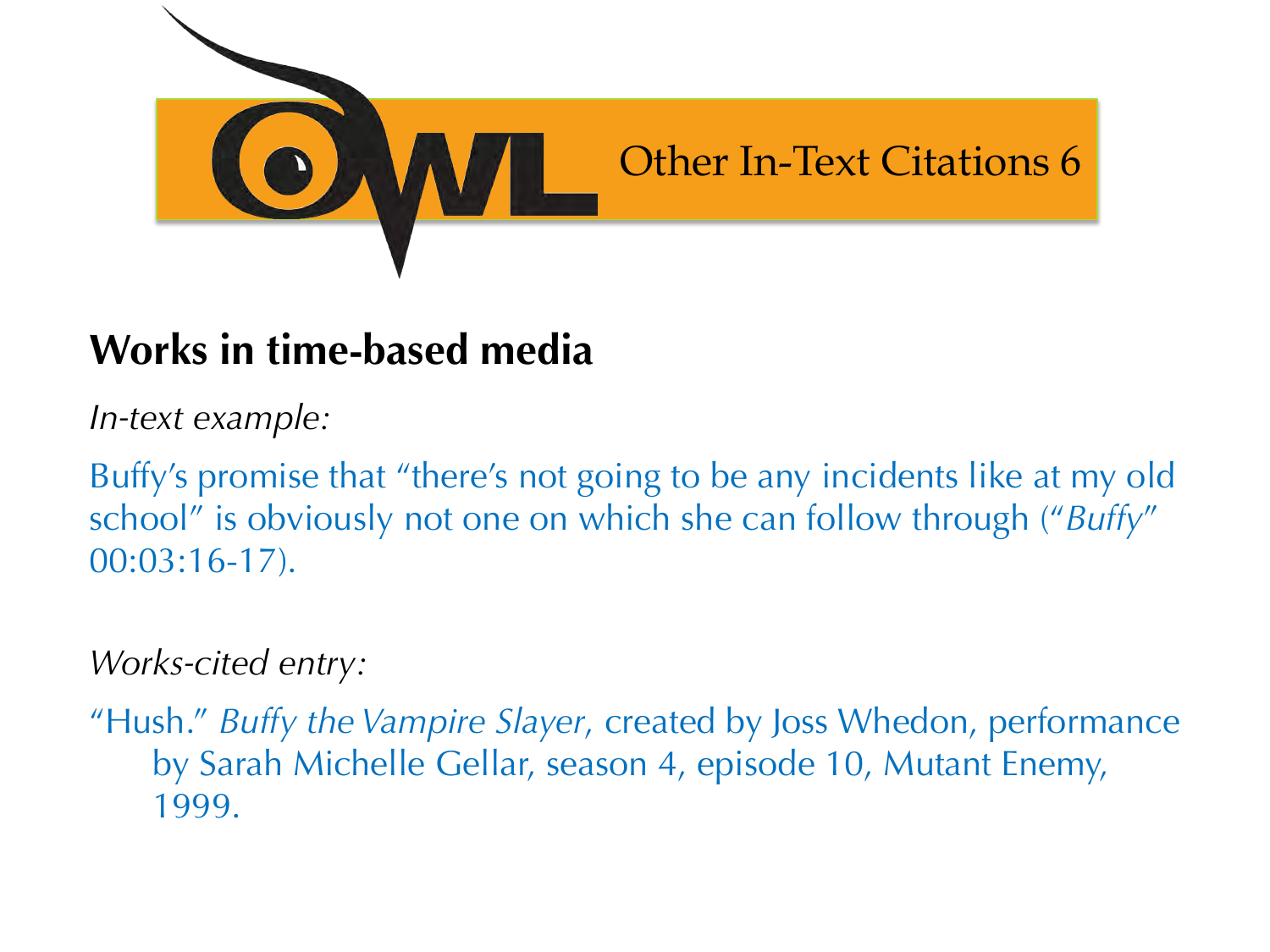

#### **Sources without page numbers**

*In-text example:* 

Disability activism should work toward "creating a habitable space for all beings" (Garland-Thomson).

*Corresponding works-cited entry:* 

Garland-Thomson, Rosemarie. "Habitable Worlds." Critical Disability Studies Symposium. Feb. 2016, Purdue University, Indiana. Address.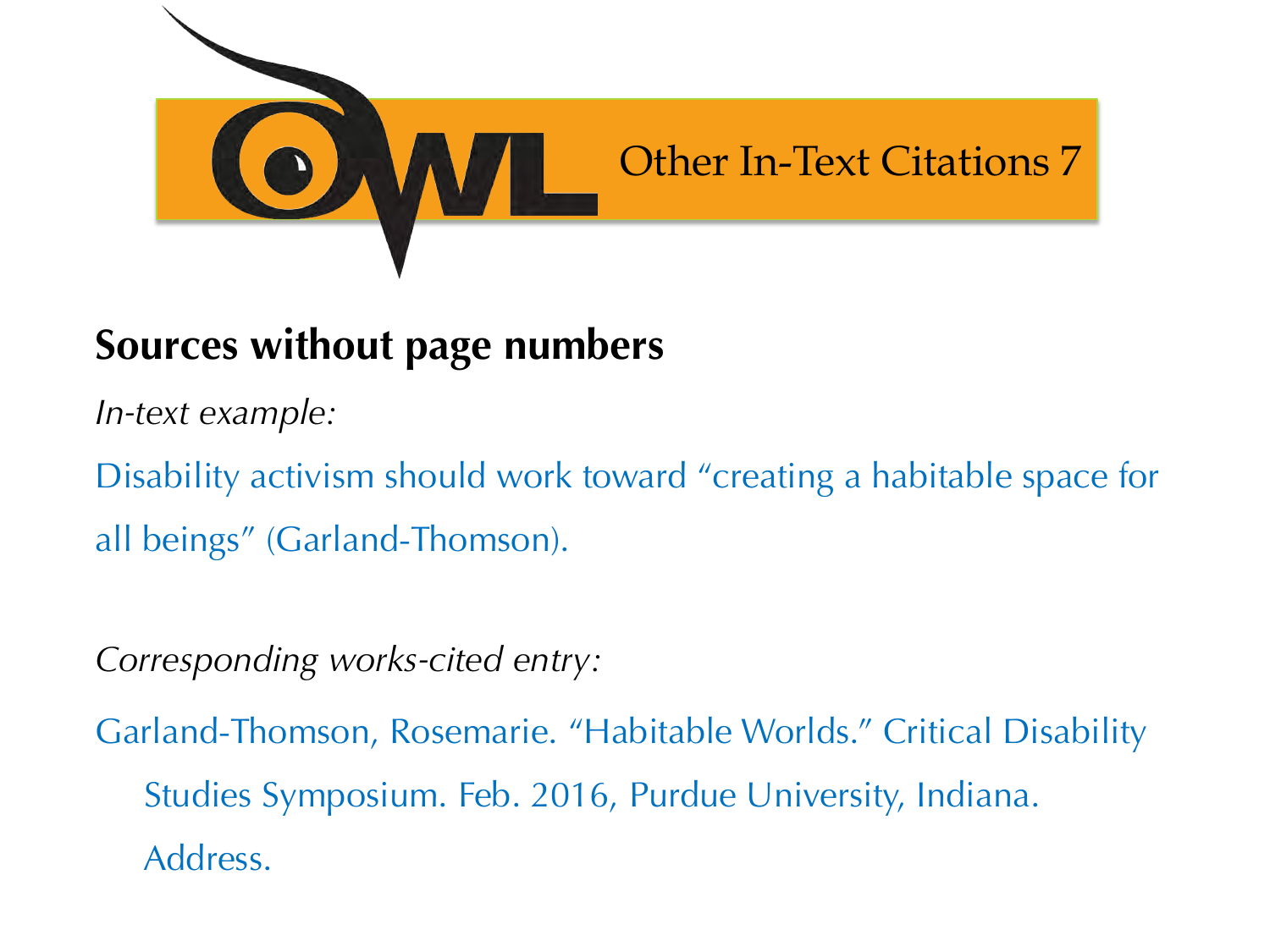

#### **Short prose quotations**

*In-text example:* 

According to some, dreams express "profound aspects of personality" (Foulkes 184), though others disagree.

According to Foulkes's study, dreams may express "profound aspects of personality" (184).

Is it possible that dreams may express "profound aspects of personality" (Foulkes 184)?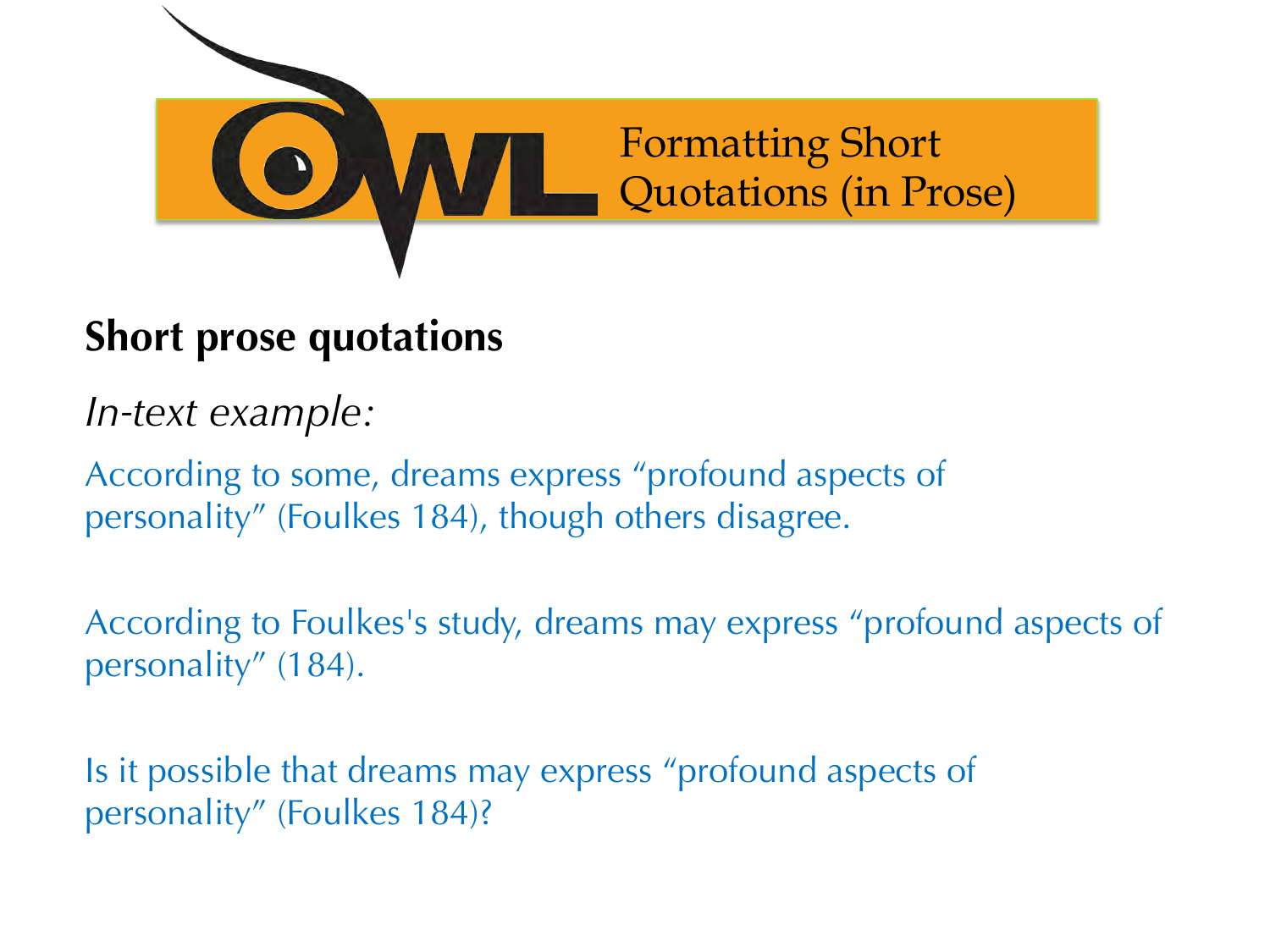

### **Quoting four or more lines of prose**

*In-text example:* 

Nelly Dean treats Heathcliff poorly and dehumanizes him throughout her narration:

They entirely refused to have it in bed with them, or even in their room, and I had no more sense, so, I put it on the landing of the stairs, hoping it would be gone on the morrow. By chance, or else attracted by hearing his voice, it crept to Mr. Earnshaw's door, and there he found it on quitting his chamber. Inquiries were made as to how it got there; I was obliged to confess, and in recompense for my cowardice and inhumanity was sent out of the house. (Bronte 78)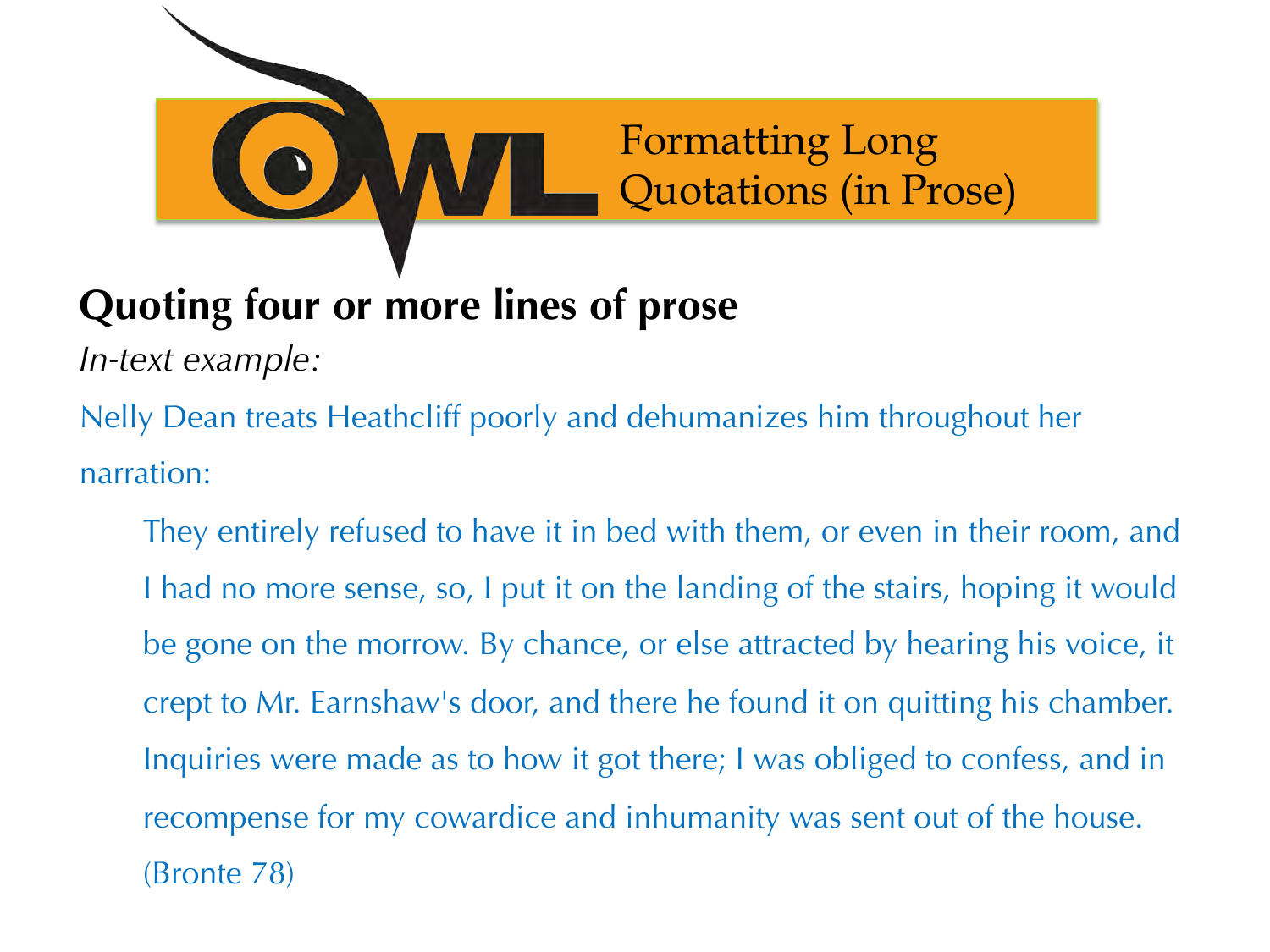

#### **Quoting 1-3 lines of poetry**

*Examples:* 

Properzia Rossi tells the statue that it will be a container for her feelings: "The bright work grows / Beneath my hand, unfolding, as a rose" (lines 31-32).

In "The Thorn," Wordsworth's narrator locates feelings of horror in the landscape: "The little babe was buried there, / Beneath that hill of moss so fair. // I've heard the scarlet moss is red" (stanzas xx-xxi).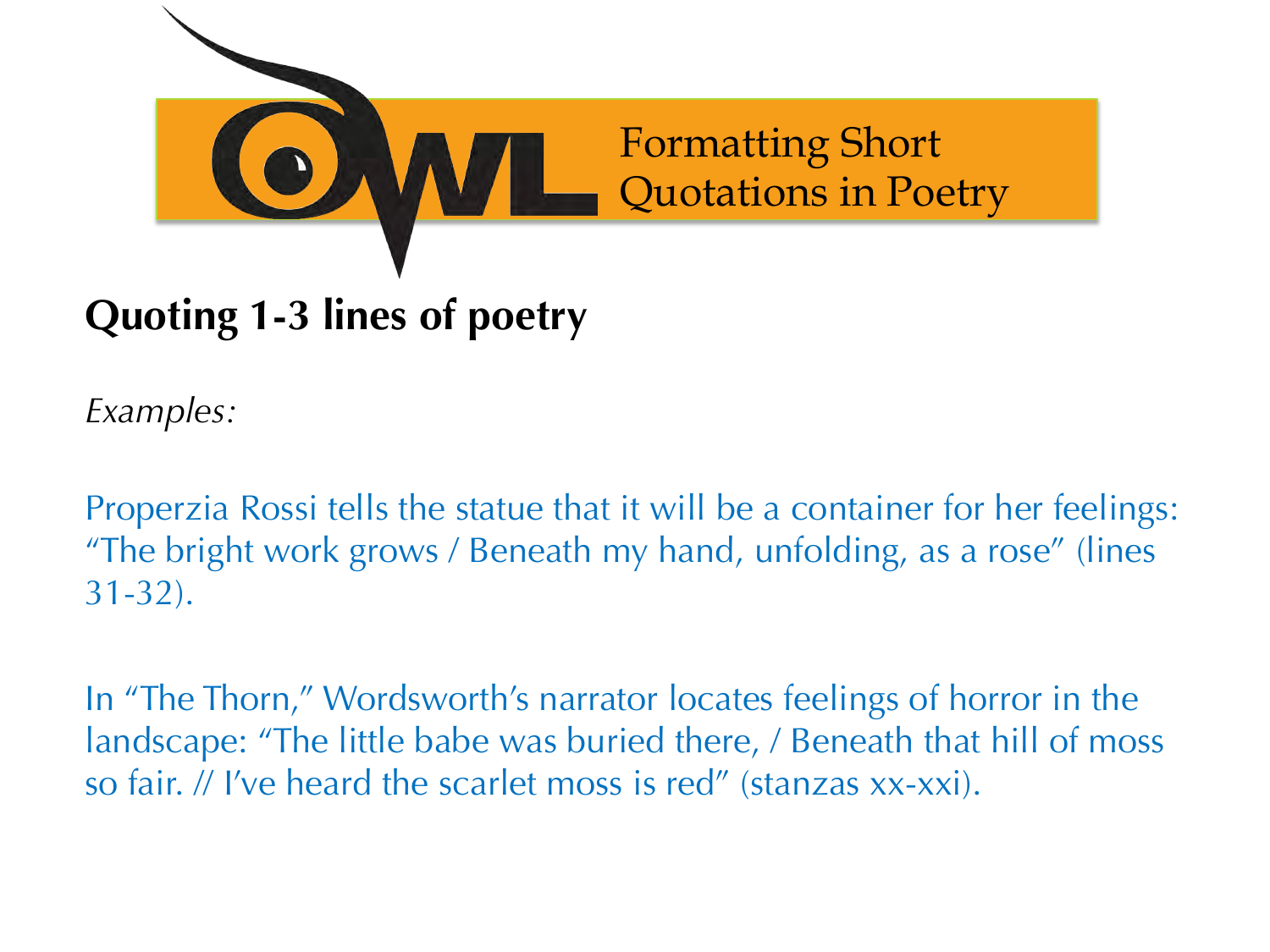

- Use block quotations for four or more lines of poetry.
- If the poem is formatted in an unusual way, reproduce the unique formatting as accurately as possible.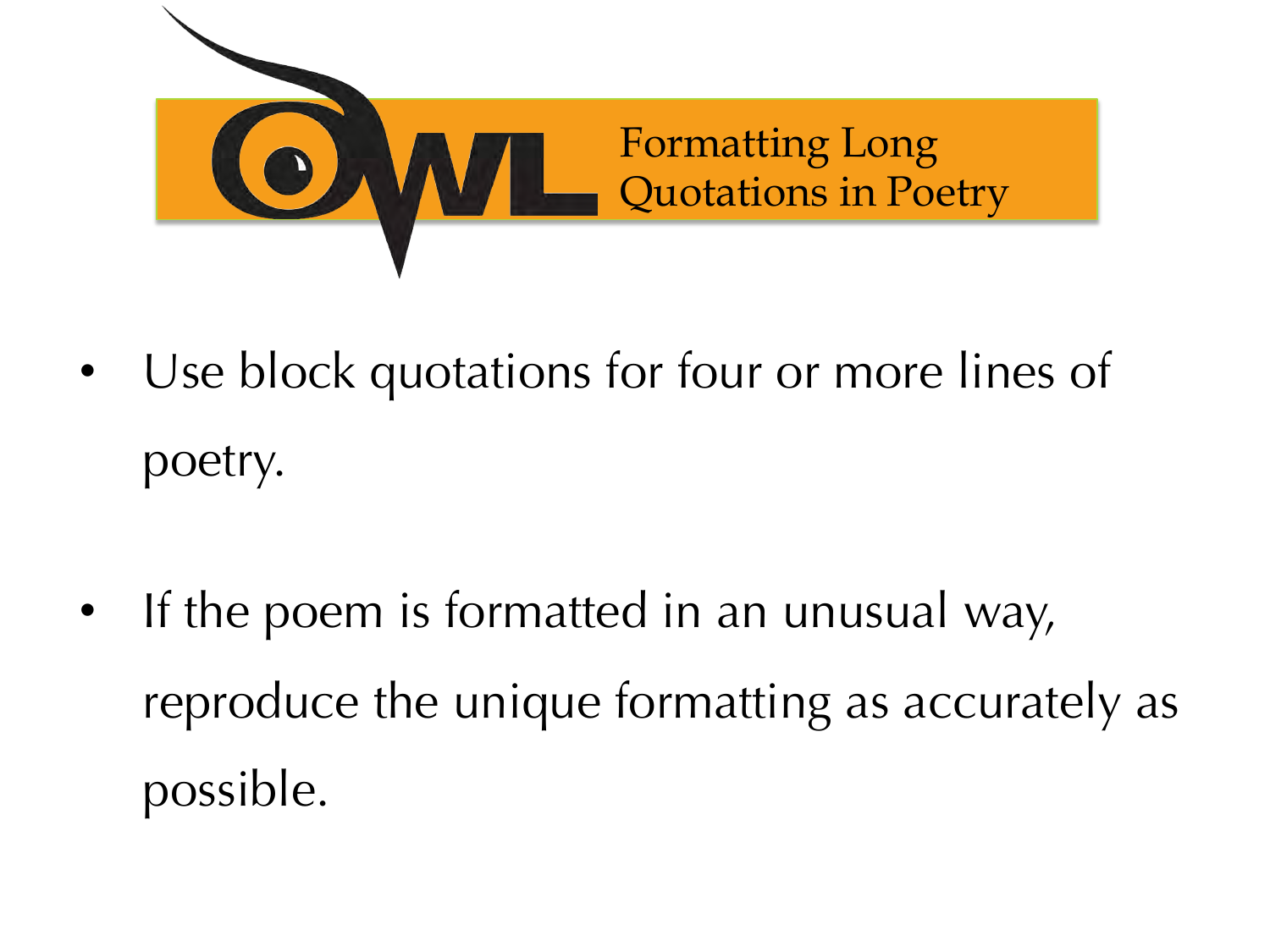

#### **In-text example for Adding Words:**

Jan Harold Brunvand, in an essay on urban legends, states: "some individuals [who retell urban legends] make a point of learning every rumor or tale" (78).

#### **In-text example for Omitting Words:**

In an essay on urban legends, Jan Harold Brunvand notes that "some individuals make a point of learning every recent rumor or tale . . . and in a short time a lively exchange of details occurs" (78).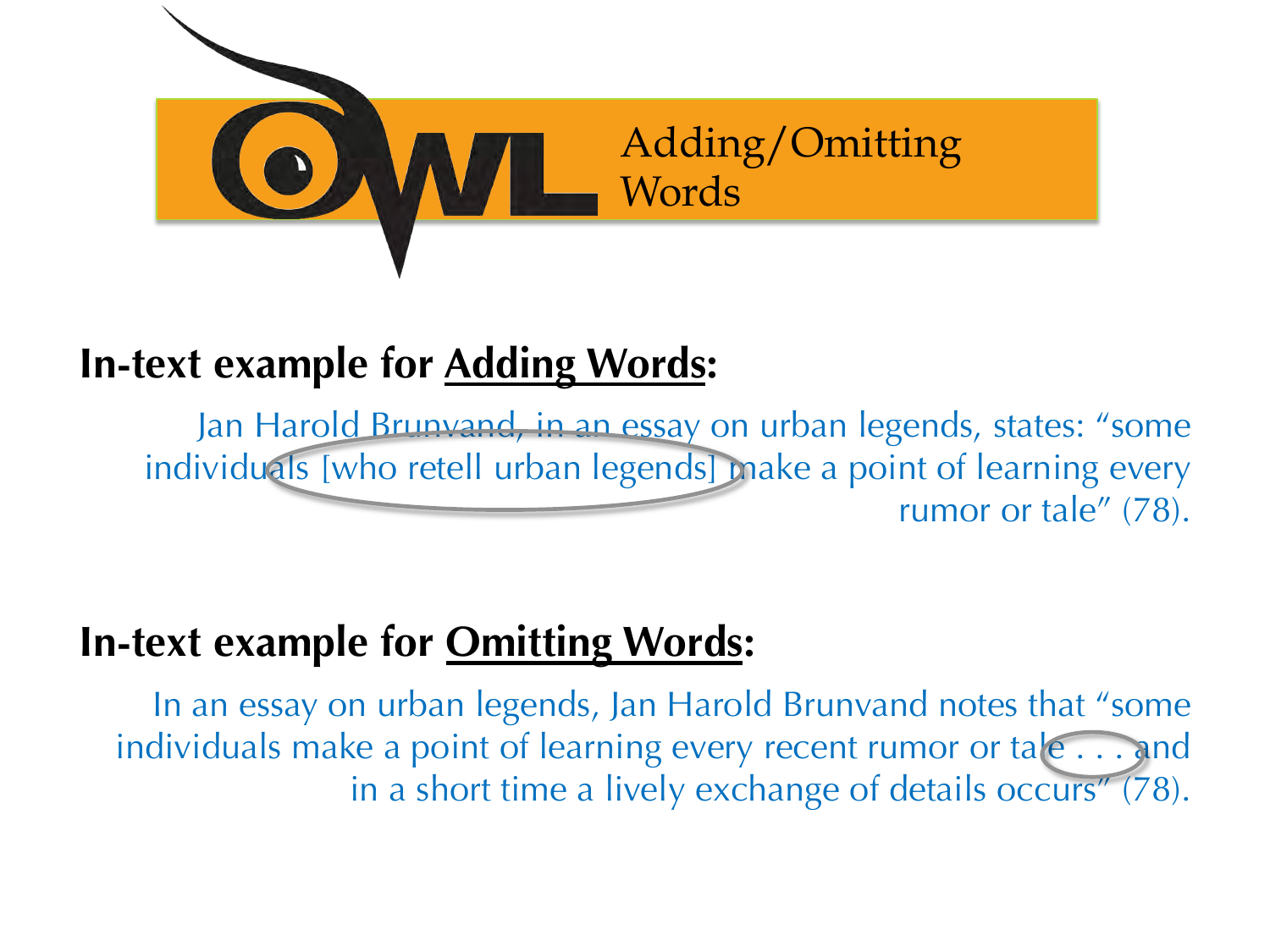

#### Works Cited: The Basics



Each entry in the list of works cited is made up of core elements given in a specific order. The core elements should be listed in the order in which they appear here. Each element is

followed by the punctuation mark shown here.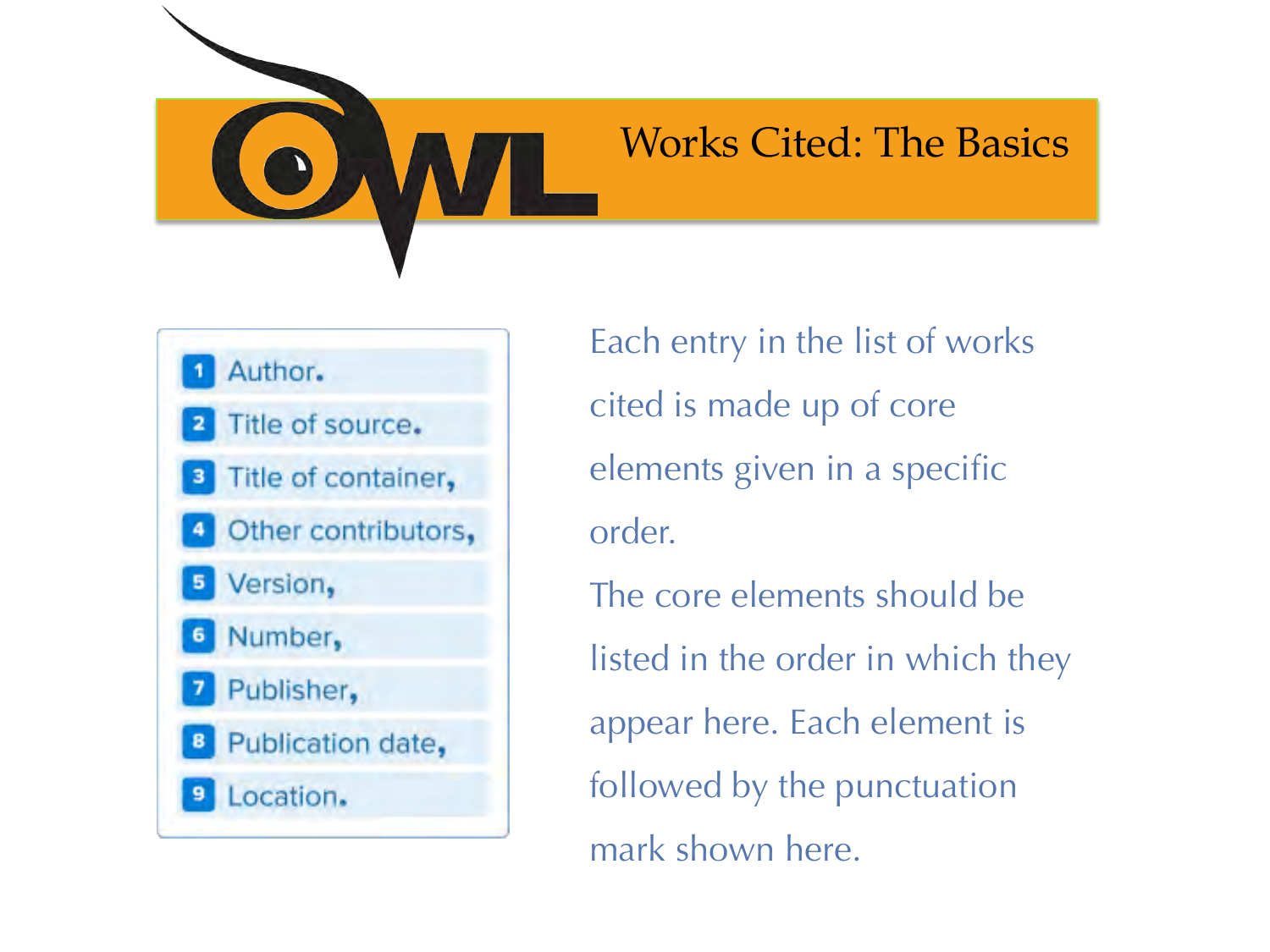

#### **Author.**

Begin the entry with the author's last name, followed by a comma and the rest of the name, as presented in the work. End this element with a period.

*Examples:* 

Baron, Naomi S. "Redefining Reading: The Impact of Digital Communication Media." *PMLA*, vol. 128, no. 1, Jan. 2013, pp. 193-200.

Jacobs, Alan. *The Pleasures of Reading in an Age of Distraction*. Oxford UP, 2011.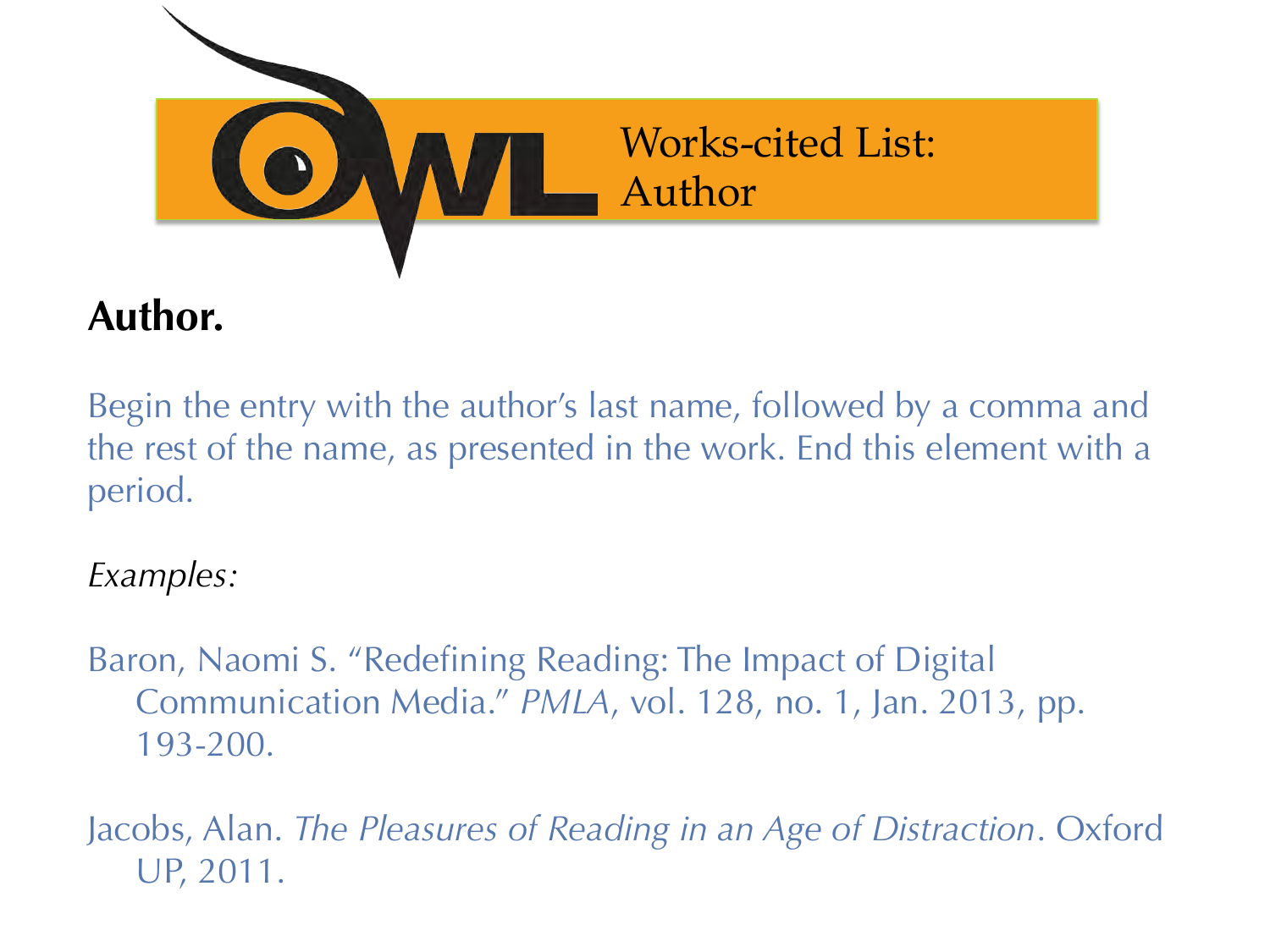

#### **Title of source.**

*Books and websites should be in italics:* 

Hollmichel, Stefanie. *So Many Books*. 2003-13, somanybooksblog.com.

Linett, Maren Tova. *Modernism, Feminism, and Jewishness*. Cambridge UP, 2007.

*Periodicals (journal, magazine, newspaper article), television episodes, and songs should be in quotation marks:* 

Beyoncé. "Pretty Hurts." Beyoncé, Parkwood Entertainment, 2013, www.beyonce .com/album/beyonce/?media\_view=songs.

Goldman, Anne. "Questions of Transport: Reading Primo Levi Reading Dante." *The Georgia Review*, vol. 64, no. 1, 2010, pp. 69-88.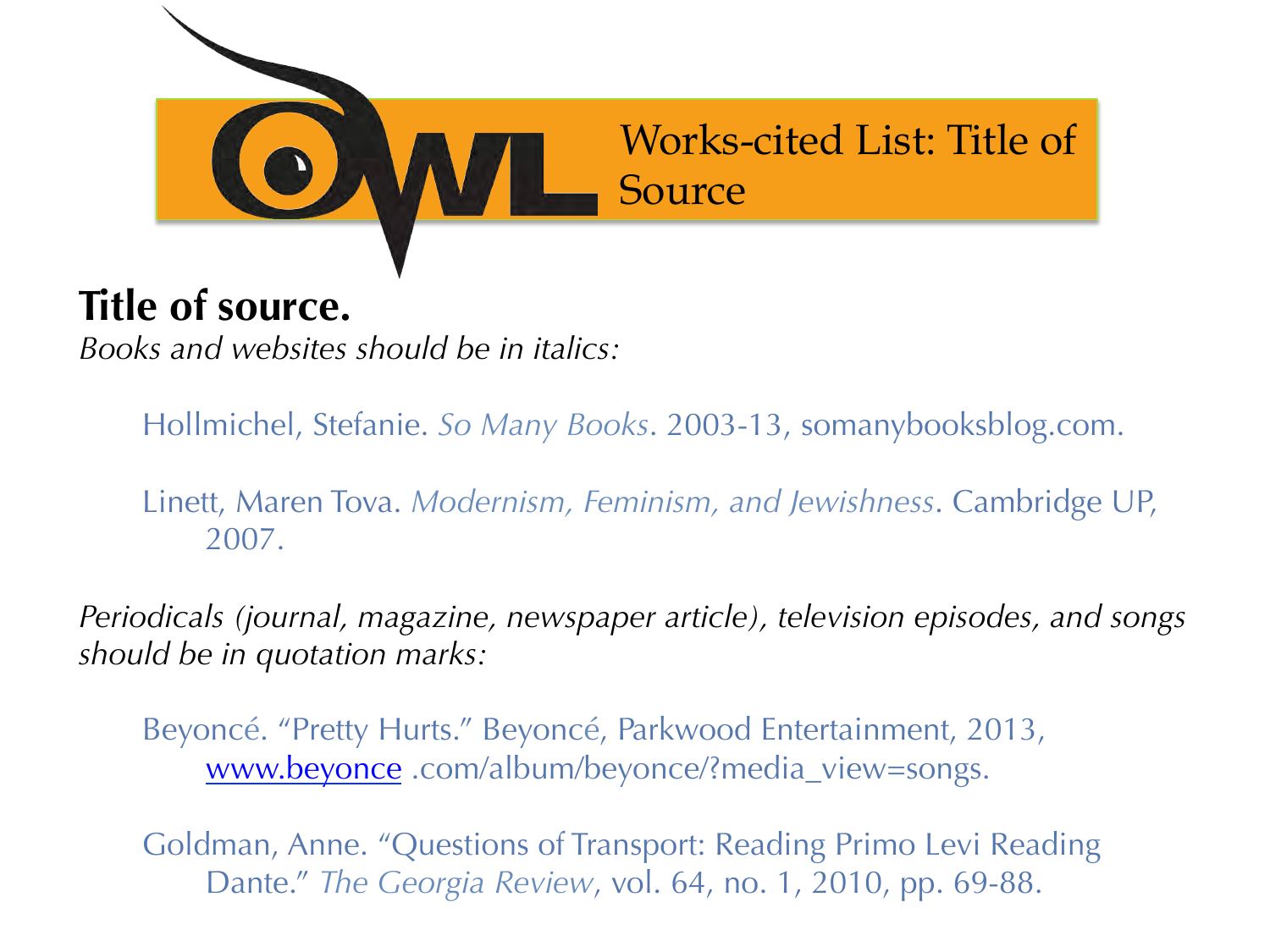

### **Title of container,**

*Examples:* 

Bazin, Patrick. "Toward Metareading." *The Future of the Book*, edited by Geoffrey Nunberg, U of California P, 1996, pp. 153-68.

Hollmichel, Stefanie. "The Reading Brain: Differences between Digital and Print." *So Many Books*, 25 Apr. 2013, somanybooksblog.com/ 2013/04/25/the-reading-brain-differences-between-digital-andprint/.

"Under the Gun." *Pretty Little Liars*, season 4, episode 6, ABC Family, 16 July 2013. *Hulu*, hulu.com/watch/511318.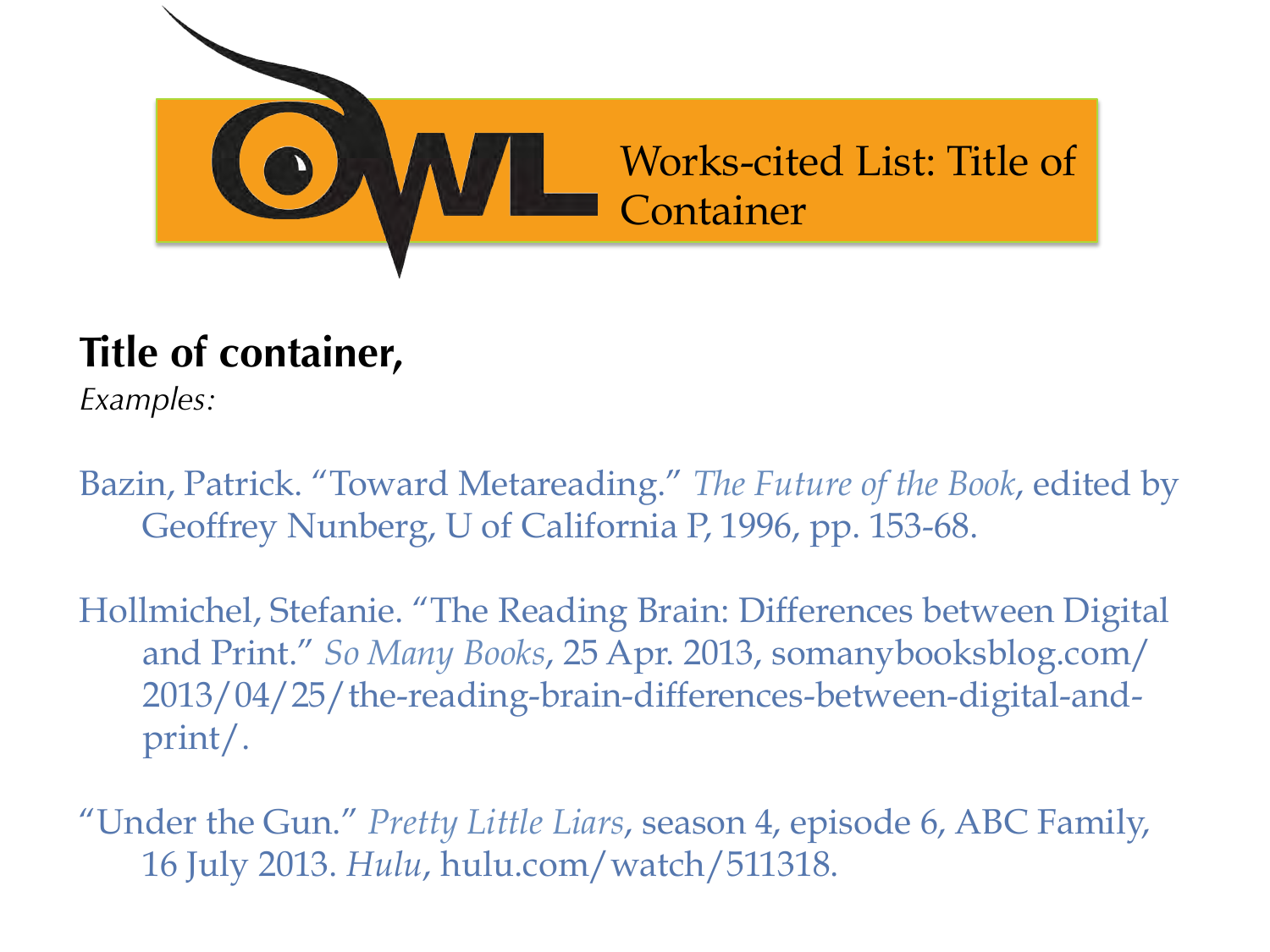

#### **Other contributors,**

*Examples:* 

Chartier, Roger. *The Order of Books: Readers, Authors, and Libraries in Europe between the Fourteenth and Eighteenth Centuries*. Translated by Lydia G. Cochrane, Stanford UP, 1994.

"Hush." *Buffy the Vampire Slayer*, created by Joss Whedon, performance by Sarah Michelle Gellar, season 4, episode 10, Mutant Enemy, 1999.

Woolf, Virginia. *Jacob's Room*. Annotated and with an introduction by Vara Neverow, Harcourt, Inc., 2008.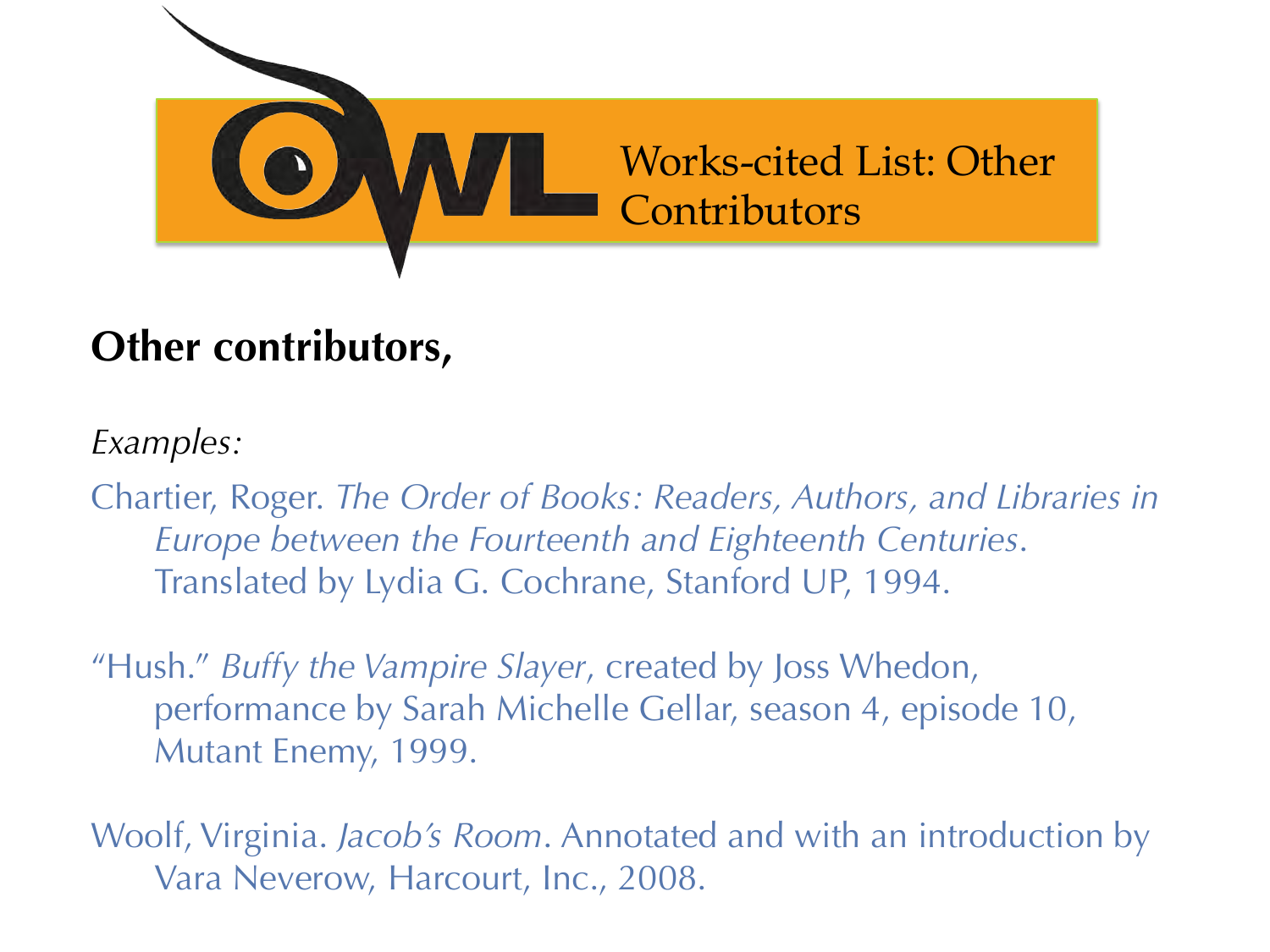

#### **Version,**

If a source is listed as an edition or version of a work, include it in your citation.

*The Bible*. Authorized King James Version, Oxford UP, 1998.

Newcomb, Horace, editor. *Television: The Critical View*. 7<sup>th</sup> ed., Oxford UP, 2007.

Scott, Ridley, director. *Blade Runner*. 1982. Performance by Harrison Ford, director's cut, Warner Bros., 1992.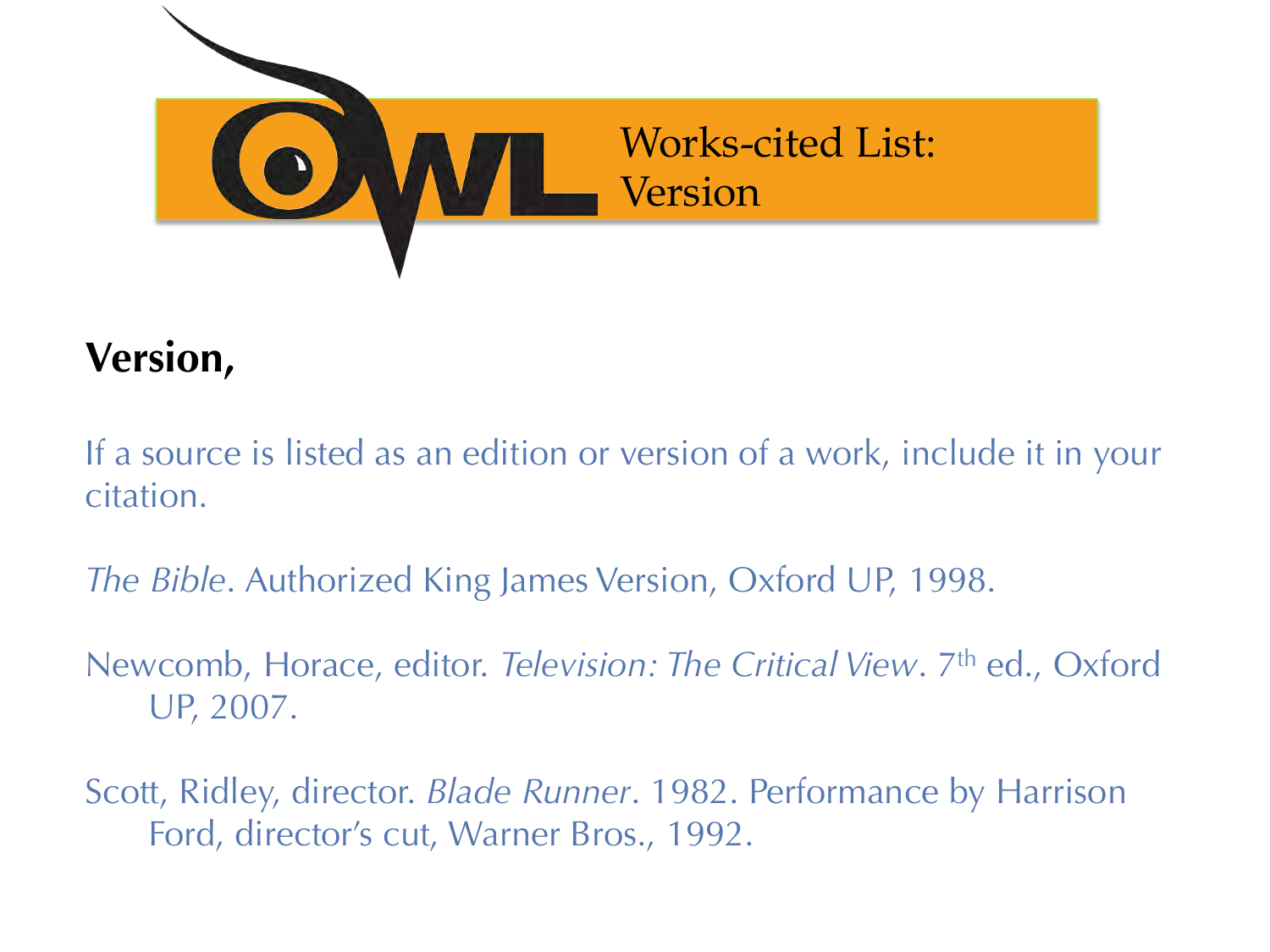

If a source is part of a numbered sequence, such as a multi-volume book, or journal with both volume and issue numbers, those numbers must be listed in your citation.

Baron, Naomi S. "Redefining Reading: The Impact of Digital Communication Media." *PMLA*, vol. 128, no. 1, Jan. 2013, pp. 193-200.

"Hush." *Buffy the Vampire Slayer*, created by Joss Whedon, performance by Sarah Michelle Gellar, season 4, episode 10, Mutant Enemy, 1999.

Wellek, René. *A History of Modern Criticism*, 1750-1950. Vol. 5, Yale UP, 1986.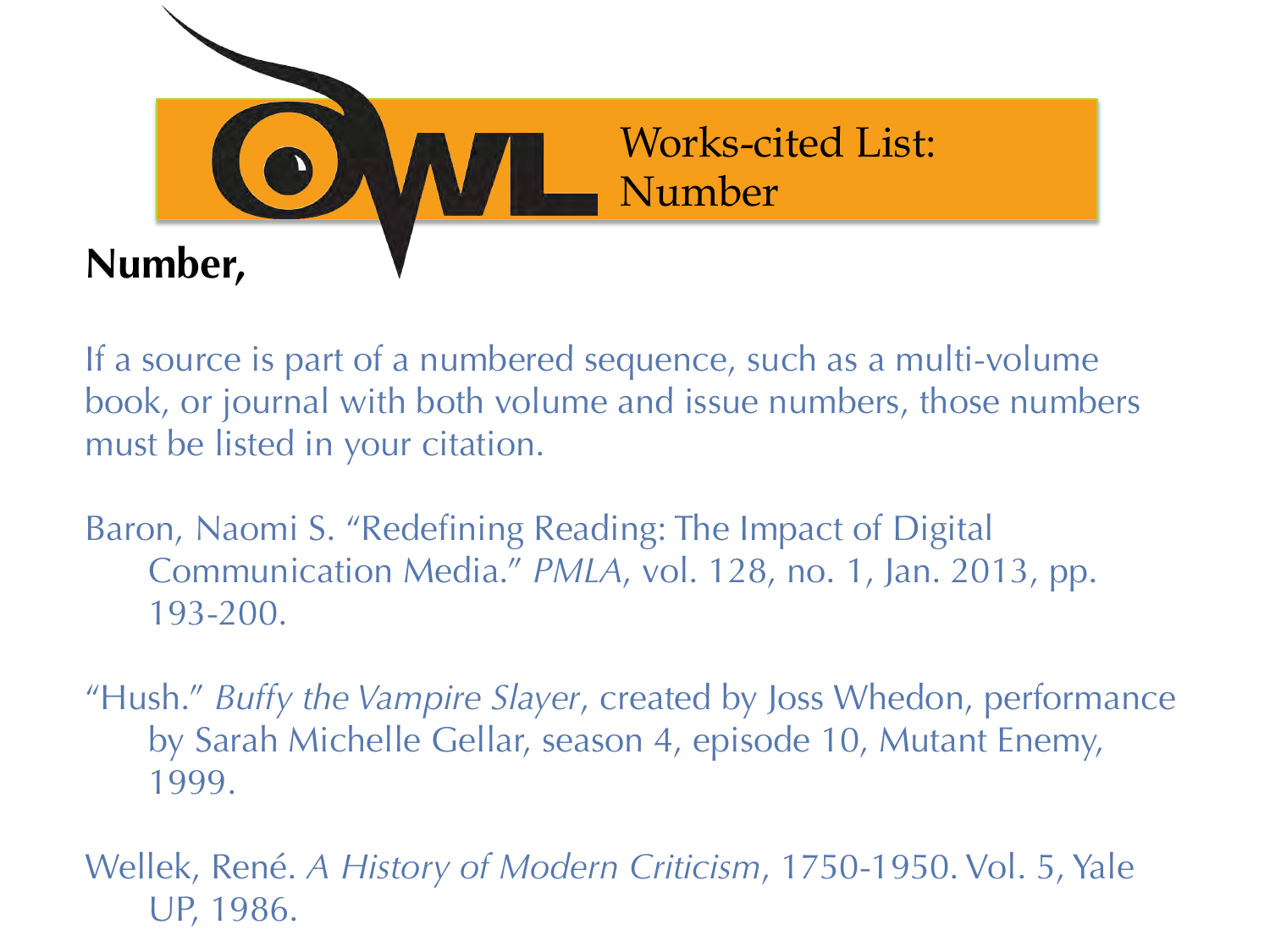

The publisher produces or distributes the source to the public. If there is more than one publisher, and they are all are relevant to your research, list them in your citation, separated by a forward slash  $\theta$ .

#### *Examples:*

Harris, Charles "Teenie." *Woman in a Paisley Shirt behind Counter in Record Store*. *Teenie Harris Archive*, Carnegie Museum of Art, Pittsburgh, teenie.cmoa.org/interactive/index.html#date08.

Jacobs, Alan. *The Pleasures of Reading in an Age of Distraction.* Oxford UP, 2011.

Kuzui, Fran Rubel, director. *Buffy the Vampire Slayer*. Twentieth Century Fox, 1992.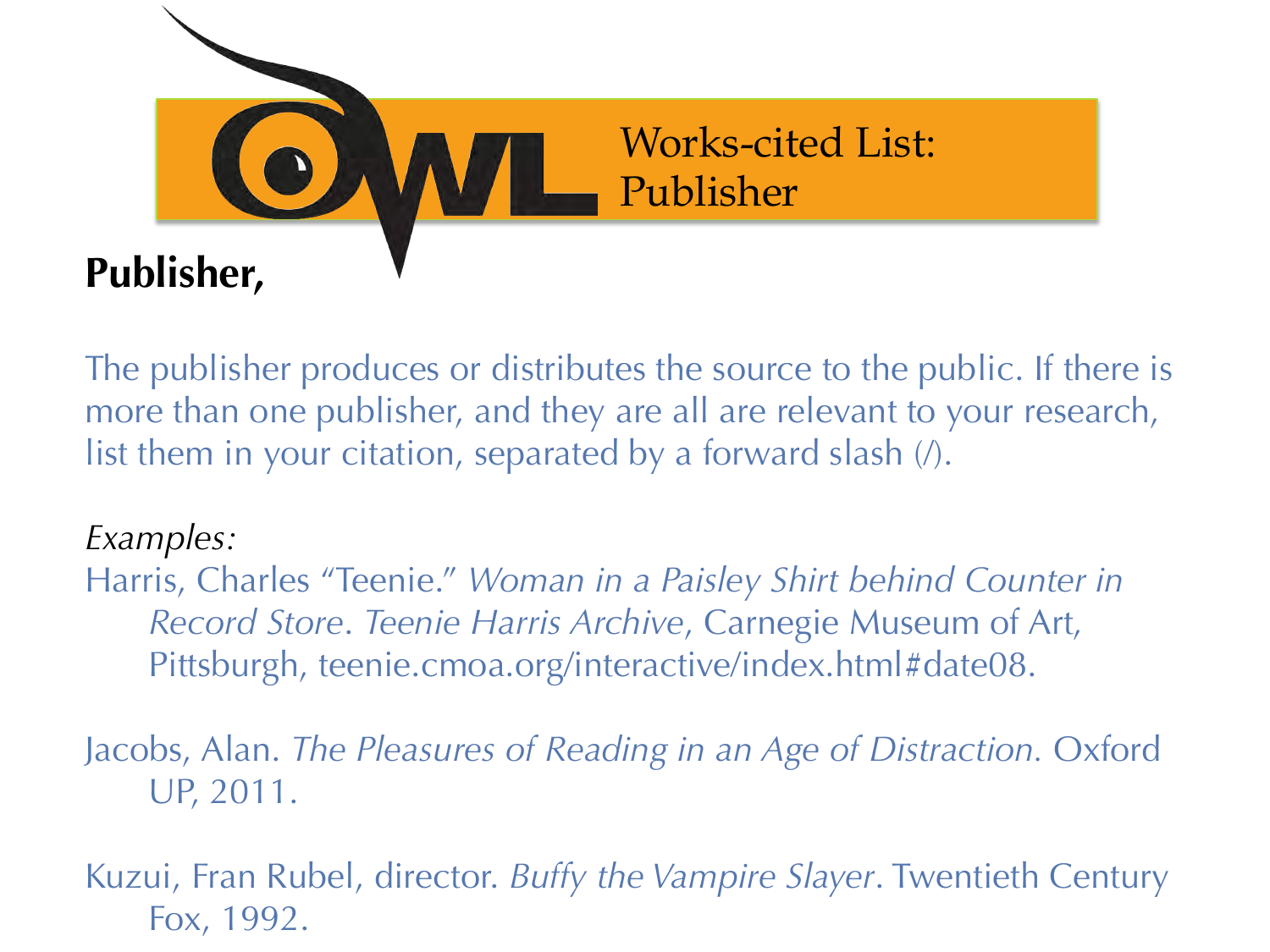

# **Publication date,**

The same source may have been published on more than one date, such as an online version of an original source. When the source has more than one date, use the date that is most relevant to your use of it.

Belton, John. "Painting by the Numbers: The Digital Intermediate." *Film Quarterly*, vol. 61, no. 3, Spring 2008, pp. 58-65.

"Hush." *Buffy the Vampire Slayer*, created by Joss Whedon, performance by Sarah Michelle Gellar, season 4, Mutant Enemy, 1999.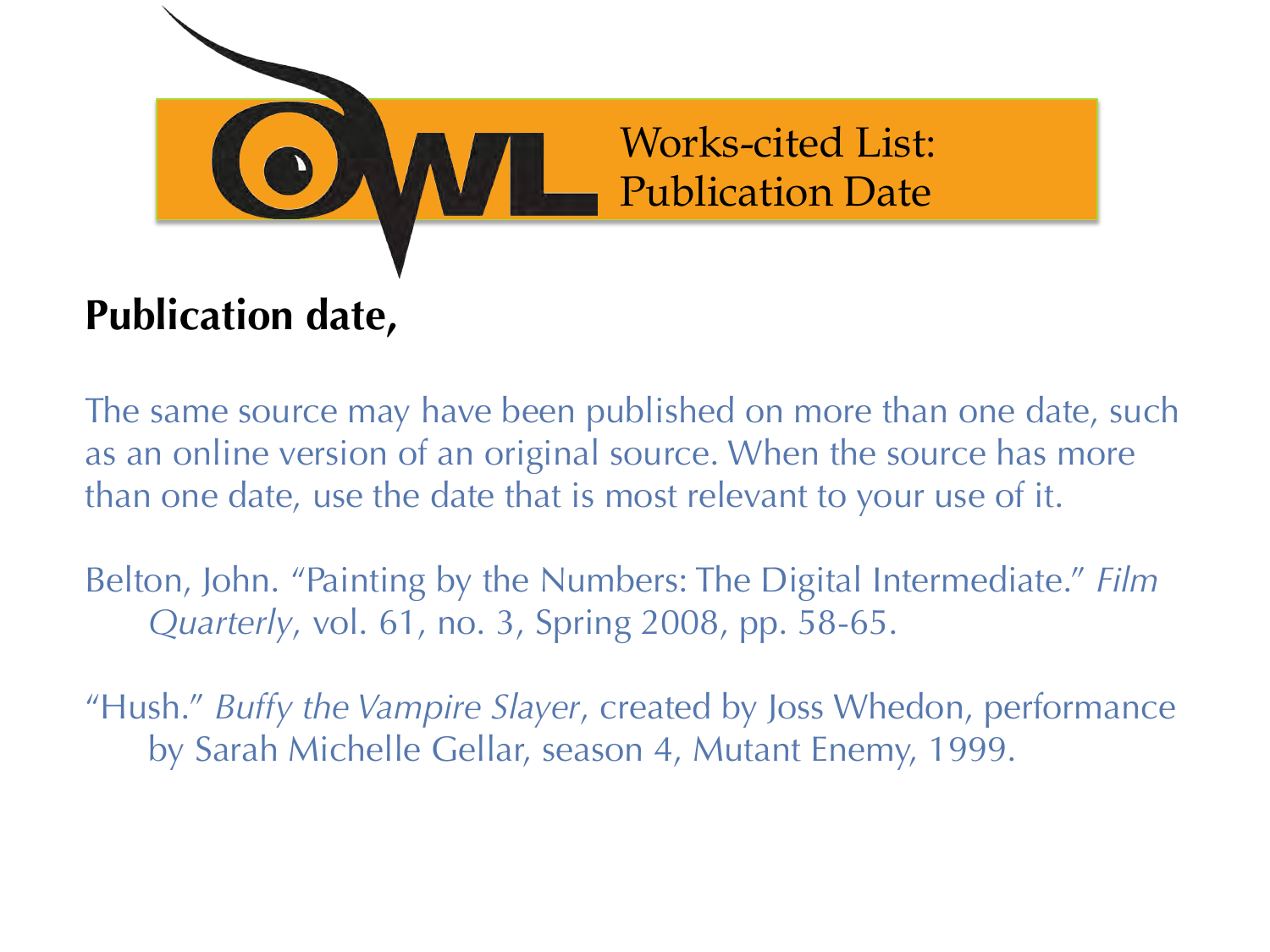

Be as specific as possible in identifying a work's location.

*Examples:* 

Adiche, Chimamanda Ngozi. "On Monday of Last Week." *The Thing around Your Neck,* Alfred A. Knopf, 2009, pp. 74-94.

Deresiewicz, William. "The Death of the Artist—and the Birth of the Creative Entrepreneur." *The Atlantic*, 28 Dec. 2014, www.theatlantic.com/magazine/archive/2015/01/the-death-of-the artist-and-the-birth-of-the-creative-entrepreneur/383497/.

Bearden, Romare. *The Train*. 1975, Museum of Modern Art, New York.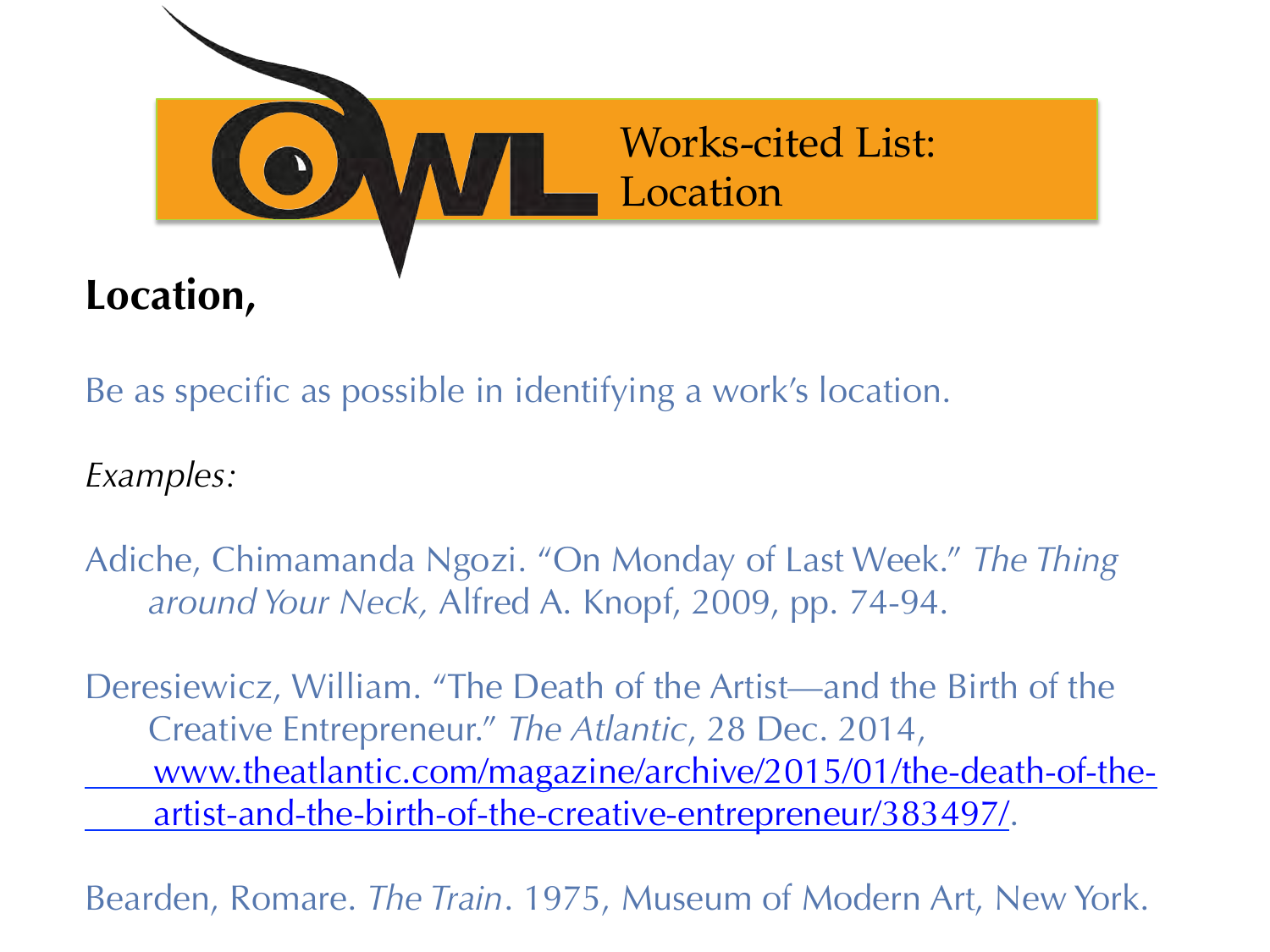

#### **Optional elements:**

• **Date of original publication:** 

Franklin, Benjamin. "Emigration to America." 1782. *The Faber Book of America*, edited by Christopher Ricks and William L. Vance, Faber and Faber, 1992, pp. 24-26.

• **City of publication:** 

Goethe, Johann Wolfgang von. *Conversations of Goethe with Eckermann and Soret.* Translated by John Oxenford, new ed., London, 1875.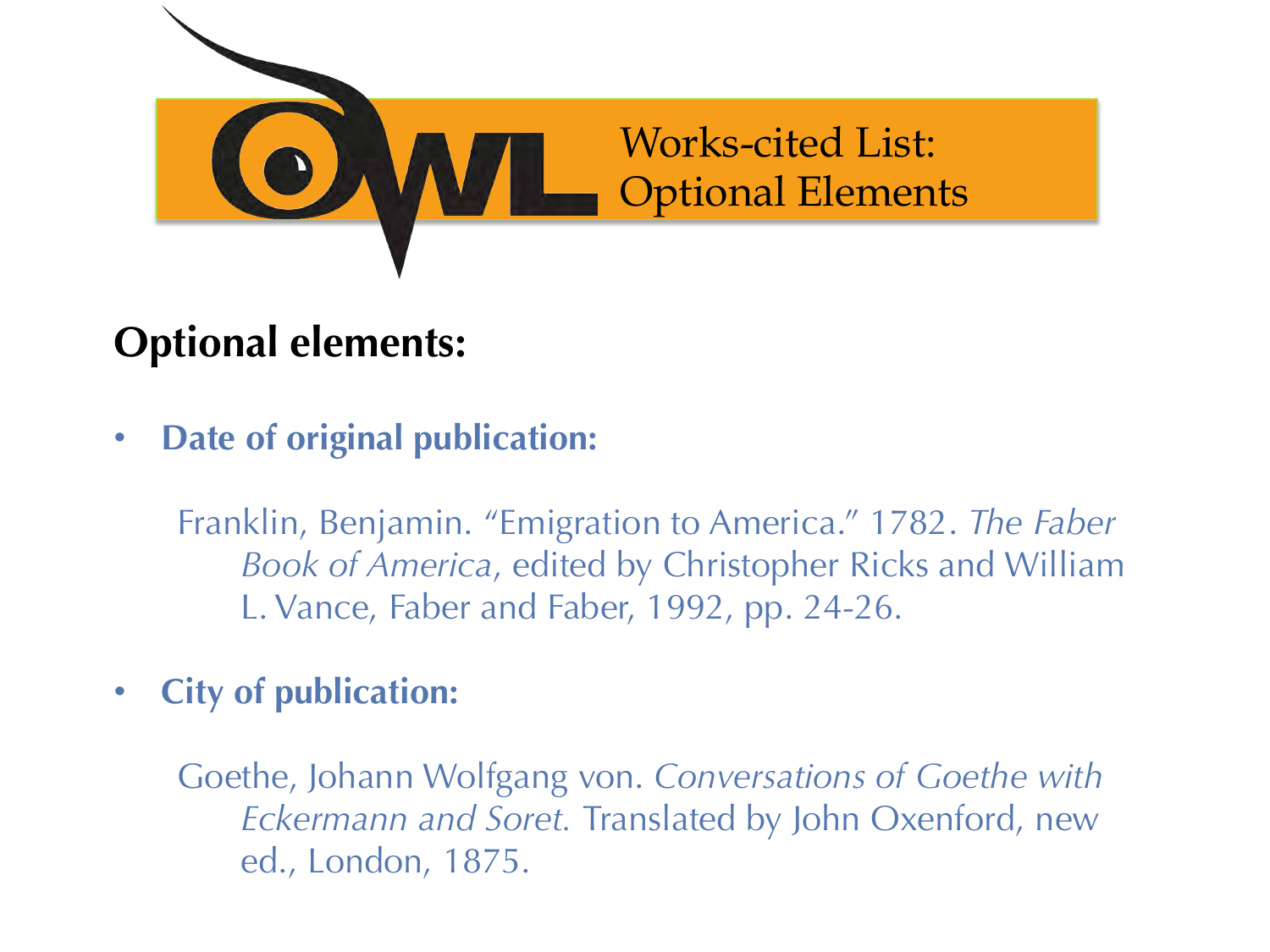

- **URLs**
- **DOIs (digital object identifier)**

Chan, Evans. "Postmodernism and Hong Kong Cinema." *Postmodern Culture*, vol. 10, no. 3, May 2000. *Project Muse*, doi: 10.1353/pmc.2000.0021.

• **Date of access** 

"Under the Gun." *Pretty Little Liars*, season 4, episode 6, ABC Family, 16 July 2013. *Hulu*, www.hulu.com/watch/511318. Accessed 23 July 2013.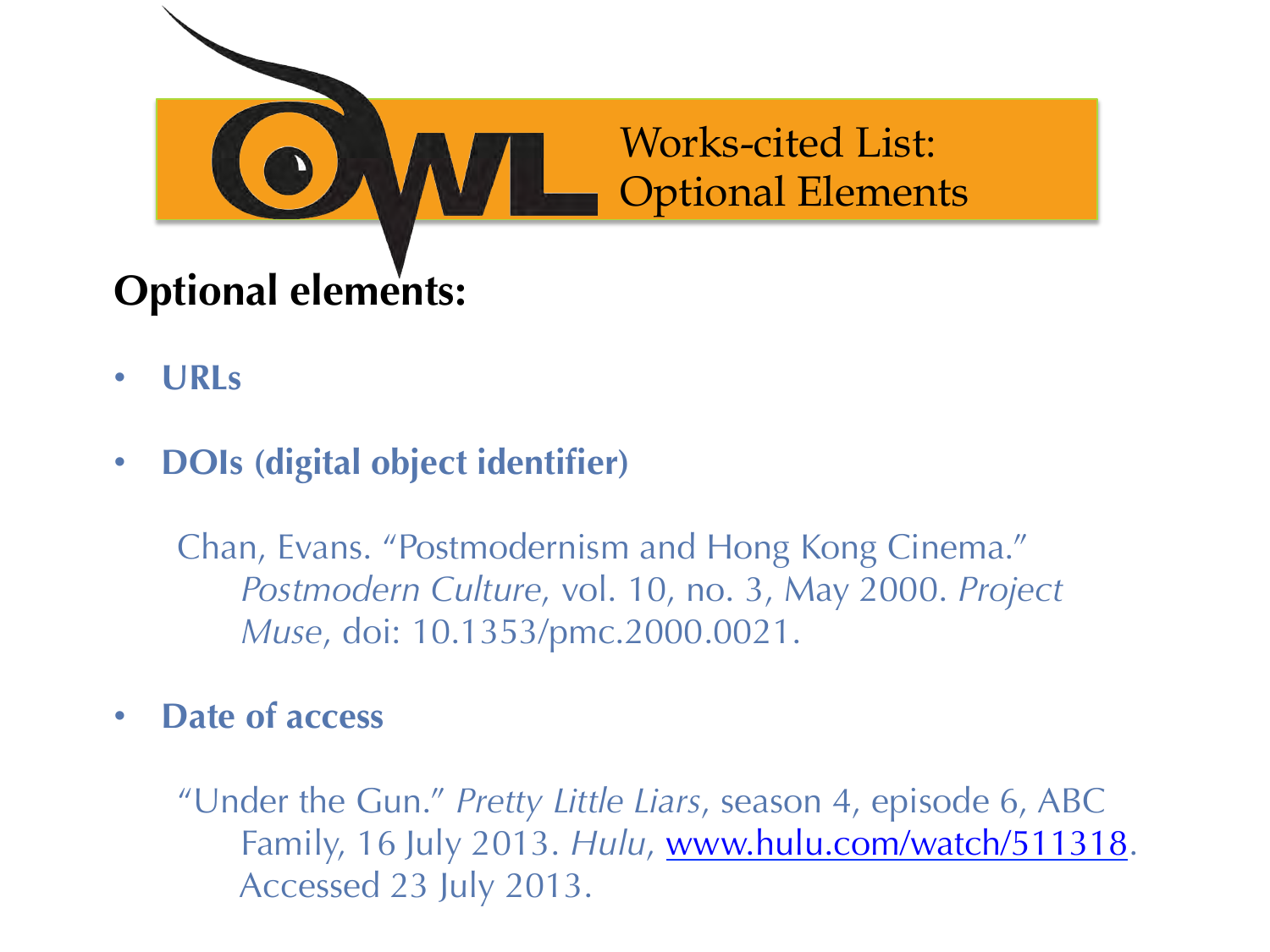

#### Purdue University Writing Lab Heavilon 226

Web: http://owl.english.purdue.edu/ Phone: (765) 494-3723 Email: owl@owl.english.purdue.edu